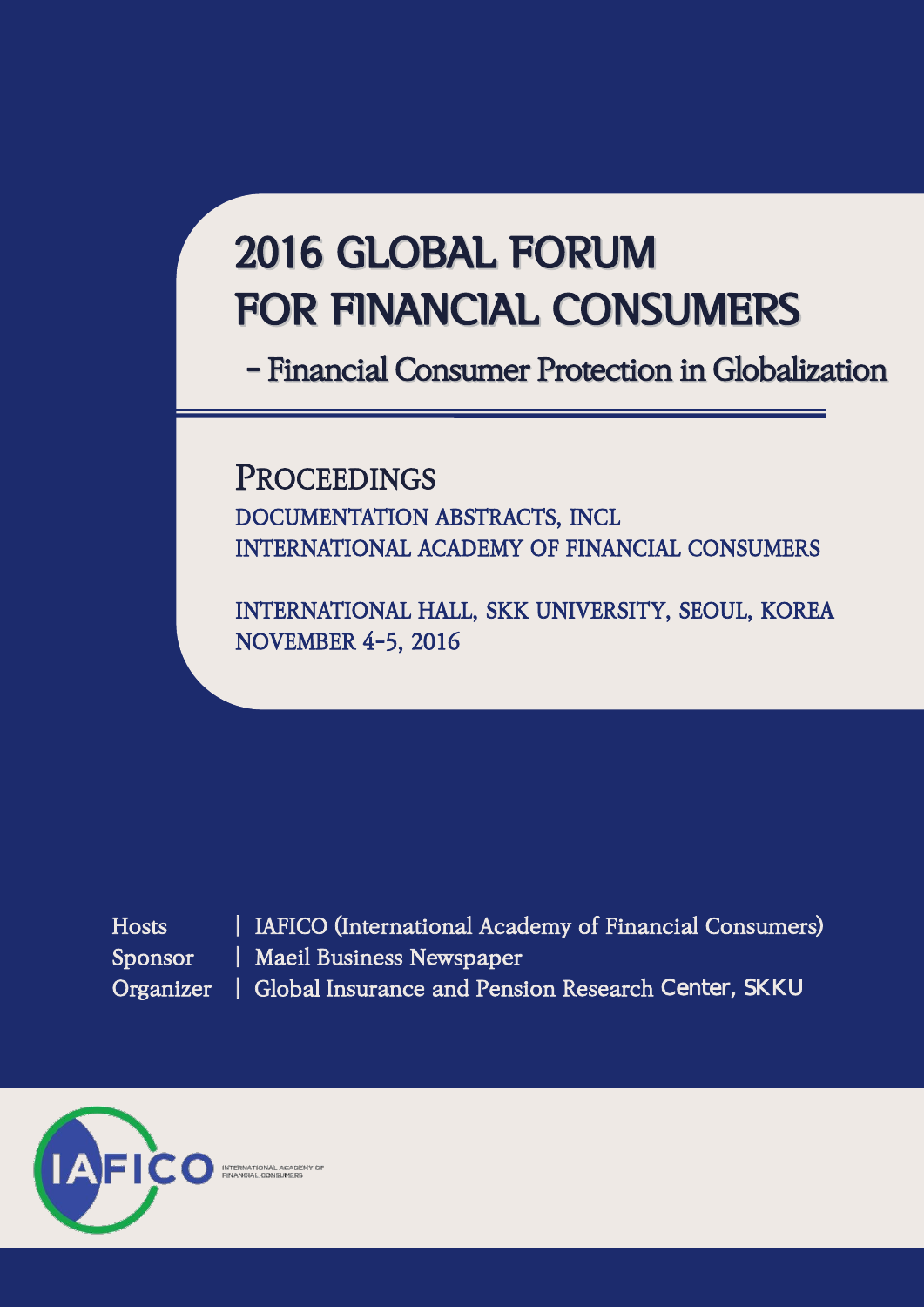## Contents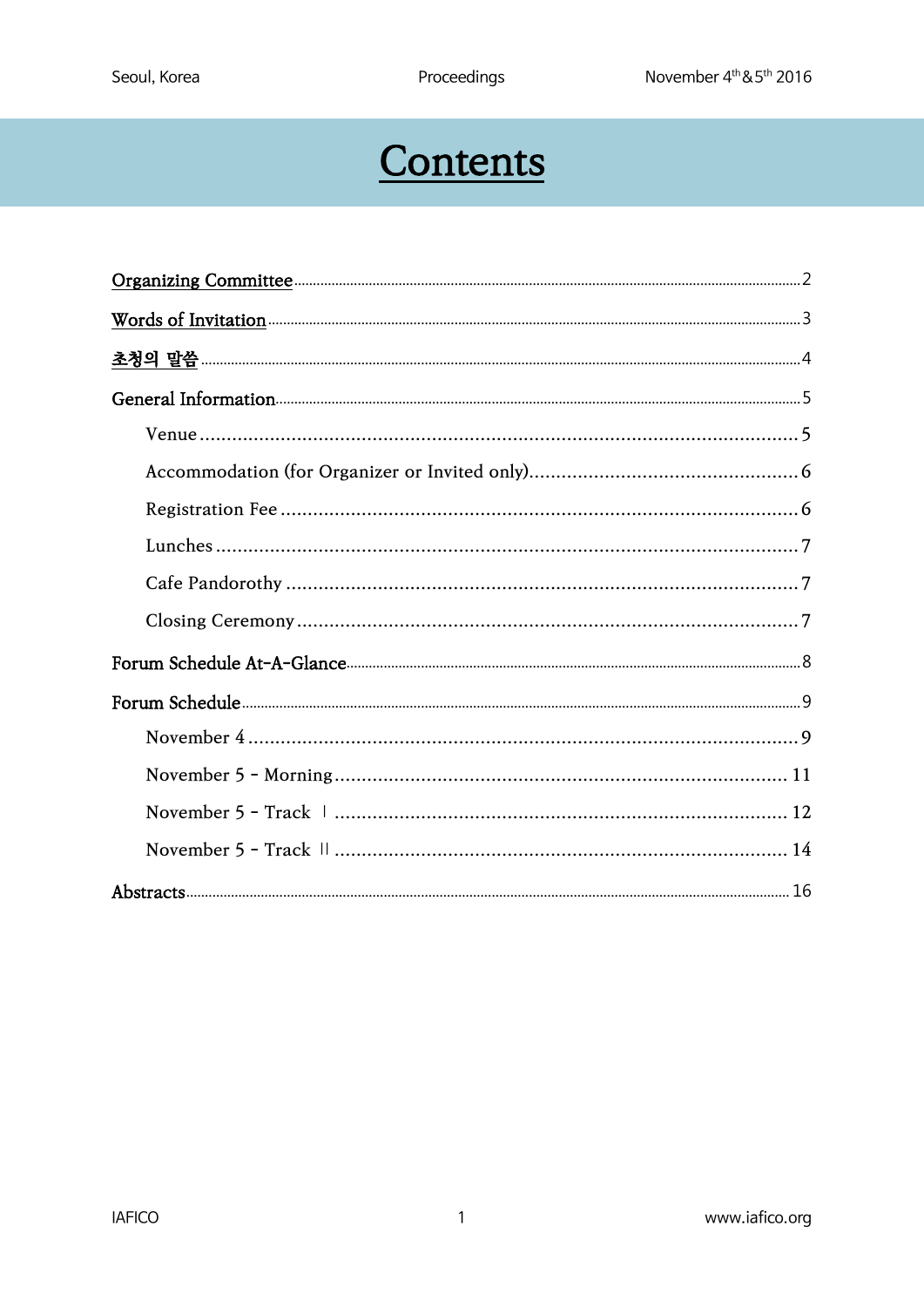## <span id="page-2-0"></span>Organizing Committee

| Hong Joo Jung      | <b>SKK University</b>              | Korea      |
|--------------------|------------------------------------|------------|
| Jung Hai Yoon      | Inha University                    | Korea      |
| Chang Hi Han       | Kookmin University                 | Korea      |
| Kyung Joo Lee      | Hongik University                  | Korea      |
| Man Cho            | KDI school                         | Korea      |
| So Jung Park       | <b>Seoul National University</b>   | Korea      |
| Sang Wook Nam      | Seowon University                  | Korea      |
| Mi Soo Choi        | Seoul Digital University           | Korea      |
| Tae Hyung Oh       | <b>Pukyong National University</b> | Korea      |
| Soon Koo Hong      | <b>SNUT</b>                        | Korea      |
| Chul Choi          | Sookmyung University               | Korea      |
| Jeong Sook Kim     | Jeju National University           | Korea      |
| Seung Han Ro       | Kunkuk University                  | Korea      |
| Hong Mu Lee        | Waseda University                  | Japan      |
| Satoshi Nakaide    | Waseda University                  | Japan      |
| Mariko Nakabayashi | Meiji University                   | Japan      |
| Xian Xu            | <b>Fudan University</b>            | China      |
| Dongmei Chen       | <b>Fudan University</b>            | China      |
| Tsai-Jyh Chen      | National Chengchi University       | Taiwan     |
| Ahcene Lahasasna   | <b>INCEIF</b>                      | Malaysia   |
| Rofikoh Rokhim     | University of Indonesia            | Indonesia  |
| Sankarshan Basu    | <b>IIM</b>                         | India      |
| MZ Mamun           | University of Dhaka                | Bangladesh |

### Secretariat

SKKU Global Insurance and Pension Research Institute

www.iafico.org / iafico@skku.edu

Phone : + 82 (02) 760 1283

 $F$  a x  $: +82(02)$  766 0527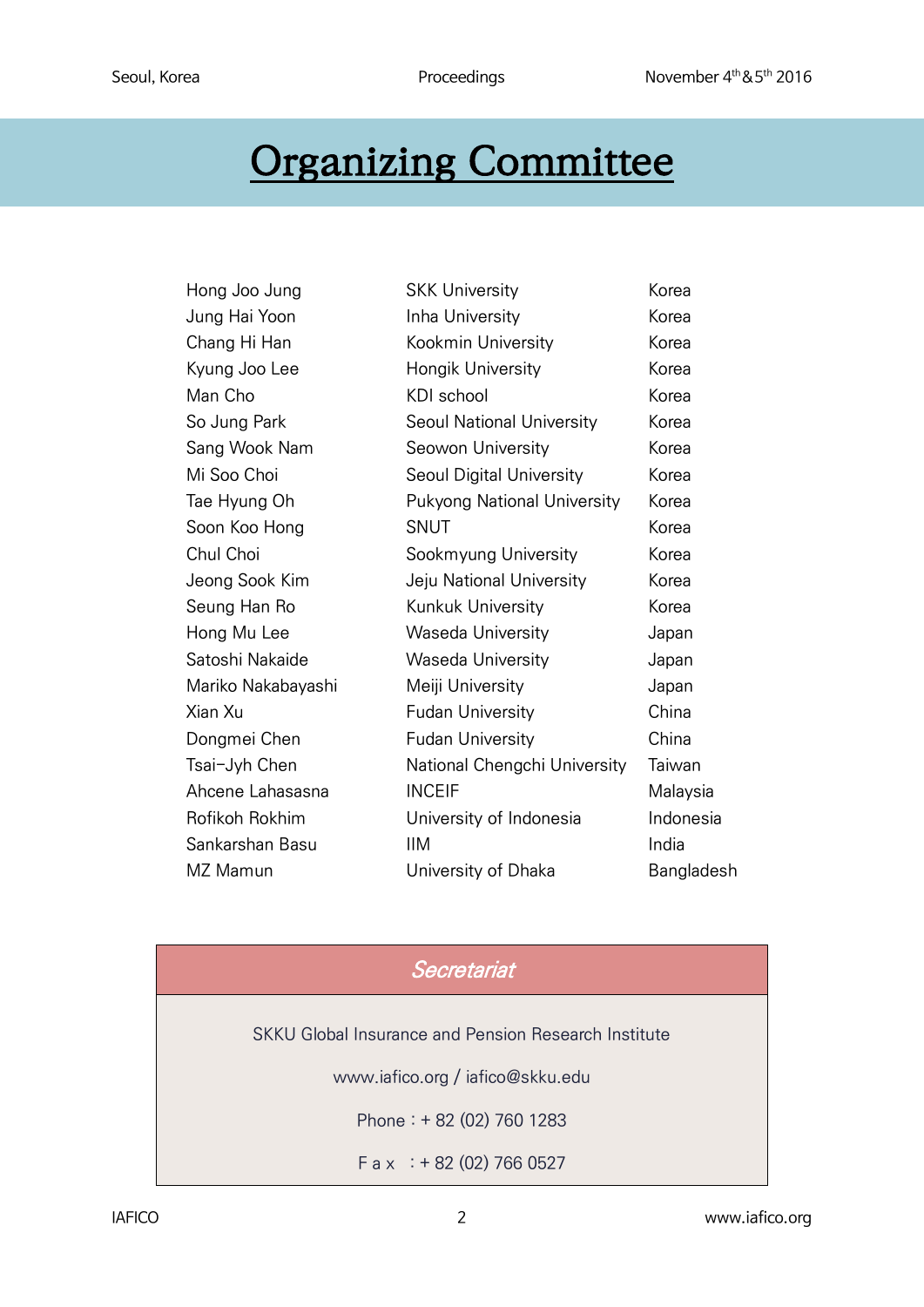# Words of Invitation

<span id="page-3-0"></span>

The International Academy for Financial Consumers (IAFICO) is a professional academic organization based in th Republic of Korea which was established by scholars from numerous Asian countries, and is focused on the internationalization of financial consumer research and the protection of financial consumers. IAFICO will hold its 2016 Annual General Meeting, the Global Financial Consumer Forum, at SungKyunKwan University, Seoul, Korea. Since the 2008 Financial Crisis that originated in the US,

research into financial consumer protection and related areas has been actively conducted throughout the world, in particular, by Korea. Through the extraordinary efforts of Korean Consumer Organizations, financial consumer protection requirements were included in the G20 Summit Declaration in 2010, the world's first Academy of Financial Consumers was established, and regulations and supervisory reforms benefitting financial consumers were formed in Korea.

Along with that, Professors from Korea and other Asian countries established IAFICO in December 2014 as a platform for international cooperation and development concerning the internationalization of research into financial consumer protection, sharing international model cases, and enhancing financial consumer welfare. The 2016 General Meeting will feature academic and policy papers regarding global trend in financial consumer protection, financial Innovation in the aging society, Islamic Finance, Human Resource Management in Financial Service Sector, International Development Cooperation in finance, and Regulatory Restructuring for Financial Consumer Protection in addition to pure academic papers on Financial Consumers.

Regarding financial consumers, sharing experiences and information across the border will contribute to global stability and co-prosperity, as well as each country's financial system and socio-economic development. As the UN Development Summit set "The 2030 Agenda for Sustainable Development" in September 2015, the role of the financial department can be very important for the process of putting agendas into essential for economic, societal, and environmental development. We hope for a high level of interest and participation of IAFICO scholars, domestically and abroad, as well as international organizations, government and regulatory agencies, and consumer groups.

#### October 2016 IAFICO President, SKKU Global Insurance and Pension Research Institute Hong Joo Jung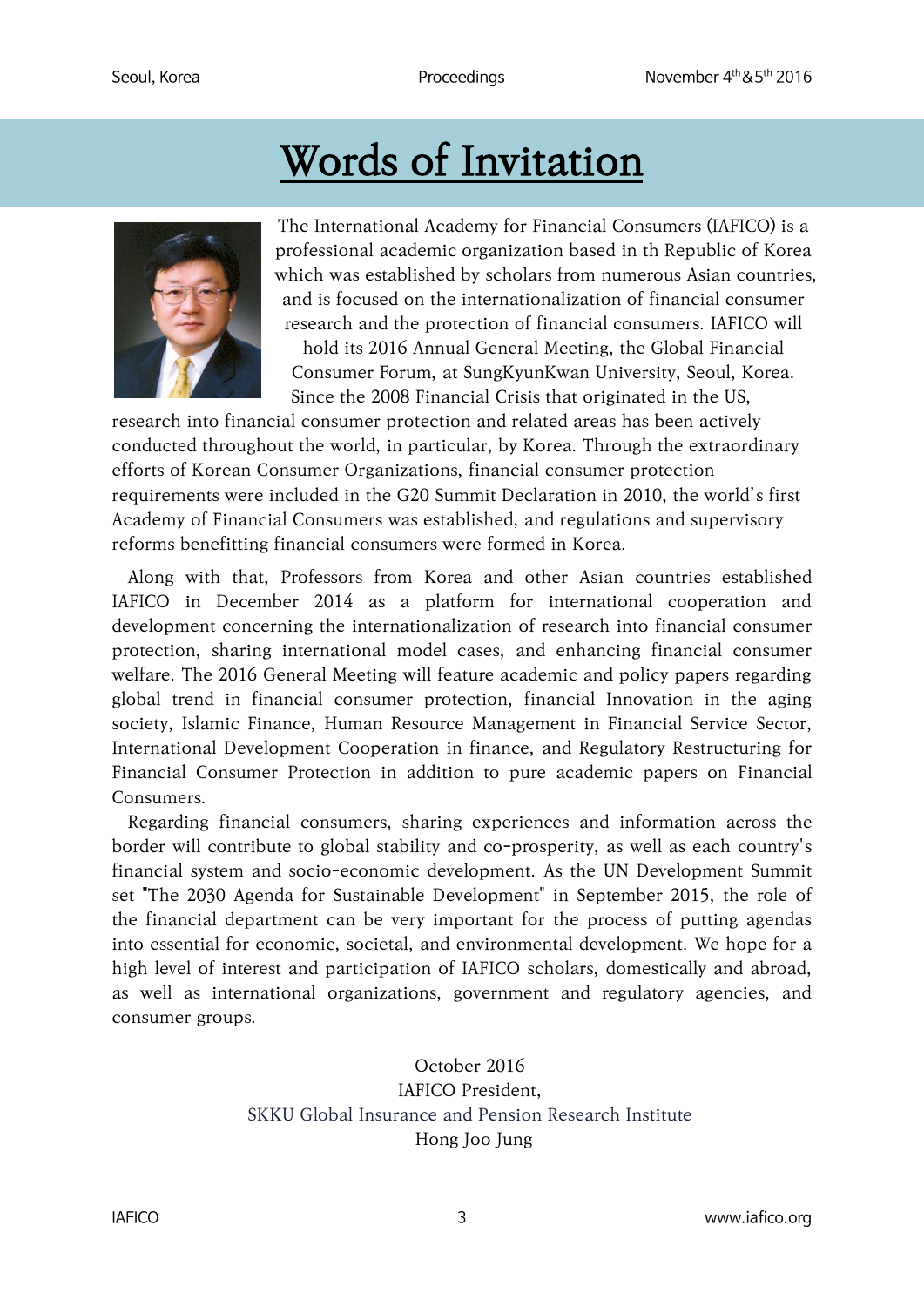## 초청의 말씀

<span id="page-4-0"></span>

사단법인 국제금융소비자학회는 금융소비자 연구와 금융소비자보호의 국제화를 위해 한국을 중심으로 아시아 여러 나라 학자들이 설립한 전문학술단체입니다. 동 학회는 2016년도 연례총회인 글로벌금융소비자포럼을 다음과 같이 대한민국 성균관대학교에서 개최합니다.

2008 년도 미국 발 금융위기 이후 금융소비자보호 및 관련 연구는 세계적으로 활발하게 진행되어 왔고, 그 가운데 한국의 역할이 컸습니다. 한국 소비자단체의 남다른 노력에 의해 2010 년 G20 정상 선언문에 금융소비자 보호 요구 사항이 포함되었고, 세계 최초로 금융소비자학회가 설립되고, 금융소비자를 위한 다양한 규제와 감독 개혁이 이루어져 온 나라가 바로 대한민국입니다.

이 가운데 한국과 아시아 국가 교수들은 금융소비자 (보호) 연구의 국제화, 국제적 모범사례 정보 공유, 금융소비자 복지 증대를 위한 국제적 개발협력을 위한 플랫폼으로 2014 년 12 월 국제금융소비자학회를 설립했습니다. 이번 2016 년 총회에서는 금융소비자보호의 국제 동향, 고령화시대의 금융, 이슬람금융, 금융분야 인적자원관리, 금융분야 국제개발협력, 소비자보호를 위한 금융감독 등 다수의 학술, 정책논문이 발표됩니다.

금융소비자와 관련하여 국경을 넘는 경험과 정보의 공유는 각국의 금융시스템과 경제사회 발전에 기여하는 한편 지구촌의 안정화와 공동번영에도 이바지할 것입니다. 2015년 9월 UN개발정상회의는 The 2030 Agenda for Sustainable Development를 결의했고, 의제 실행 과정에서 금융부문의 역할은 매우 중요합니다. 금융 관련 정보의 국가간 비대칭과 국경간 유통 제약으로 인해 국제적 학술 교류는 경제, 사회, 환경개발에 필수적입니다. 국제금융소비자학회에 국내외 학자들은 물론 국제기구, 정부와 감독기관 그리고 소비자단체와 금융기업의 많은 관심과 참여를 희망합니다.

> 2016년 10월 국제금융소비자학회 회장 성균관대 글로벌보험연금연구센터장 정홍주

IAFICO 4 www.iafico.org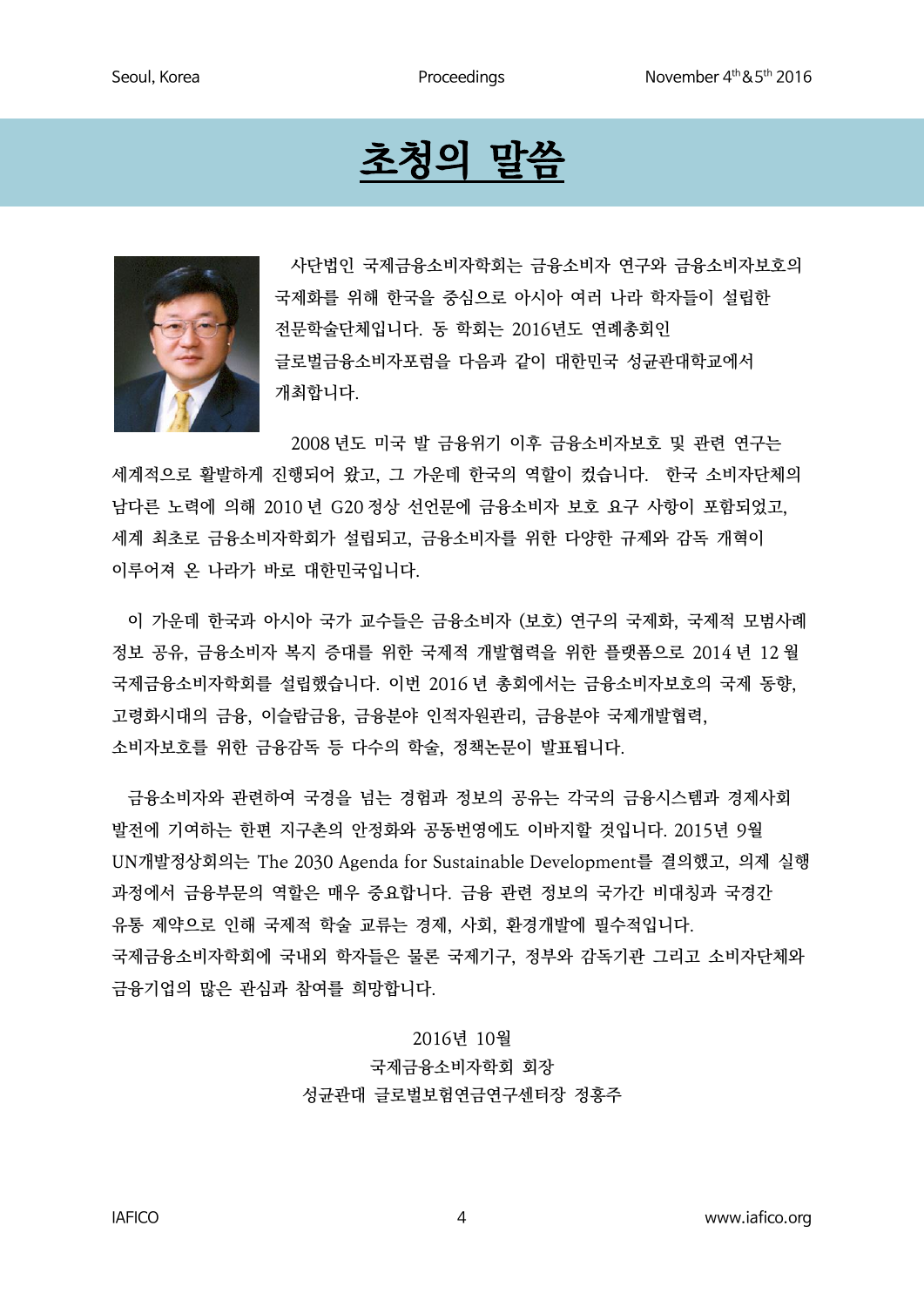# General Information

### <span id="page-5-0"></span>Venue

SUNG KYUN KWAN<br>UNIVERSITY (SKKU)

SungKyunKwan University

Humanities and Social Sciences Campus(Seoul)

International Hall Lecture room 9B217(2<sup>nd</sup> basement) & 90208(2<sup>nd</sup> floor)

25-2, Sungkyunkwan-ro, Jongno-gu, Seoul, Republic of Korea

Phone : +82 (02) 760 0114



#### • From Incheon International Airport:

A. Find gate 6 where you can find airport bus stop 5B.

- B. Take bus 6011 to the "Sungkyunkwan University" stop (approximately 90 min.)
- C. SKKU's Seoul campus is approximately 5~10 minutes' walk from the bus stop.

#### • By Subway:

- A. Take Seoul Metro #Line 4 and get off at "Hyehwa" Station.
- B. Take exit #1 and walk straight for 200m.
- C. You can find a stop for the shuttle bus to the campus (300KRW). (approximately 10~15 minutes' walk from the subway station to the campus).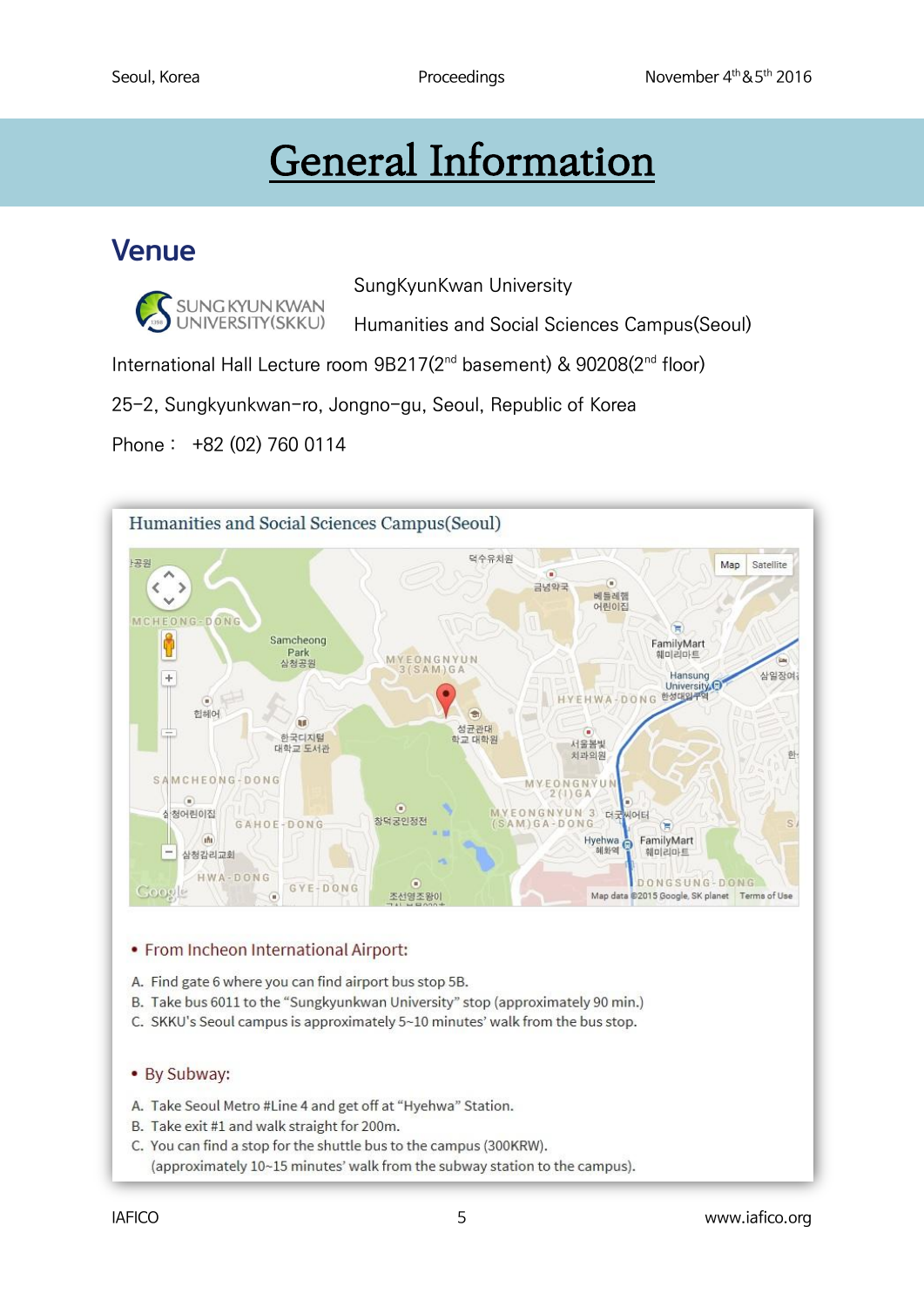

## <span id="page-6-0"></span>Accommodation (for Organizer or Invited only)

SungKyunKwan University International House

25-2, Sungkyunkwan-ro, Jongno-gu, Seoul, Republic of Korea

Emergency phone : +82 (02) 760 0163

### <span id="page-6-1"></span>Registration Fee(+Membership Fee)

Regular Member: US\$70 (+US\$50)

Student Member: US\$35 (+US\$35)

Non-Member: US\$250

Bank Information : Wooribank, 1006-901-439342

\* Journal, Lunches and parking tickets are included.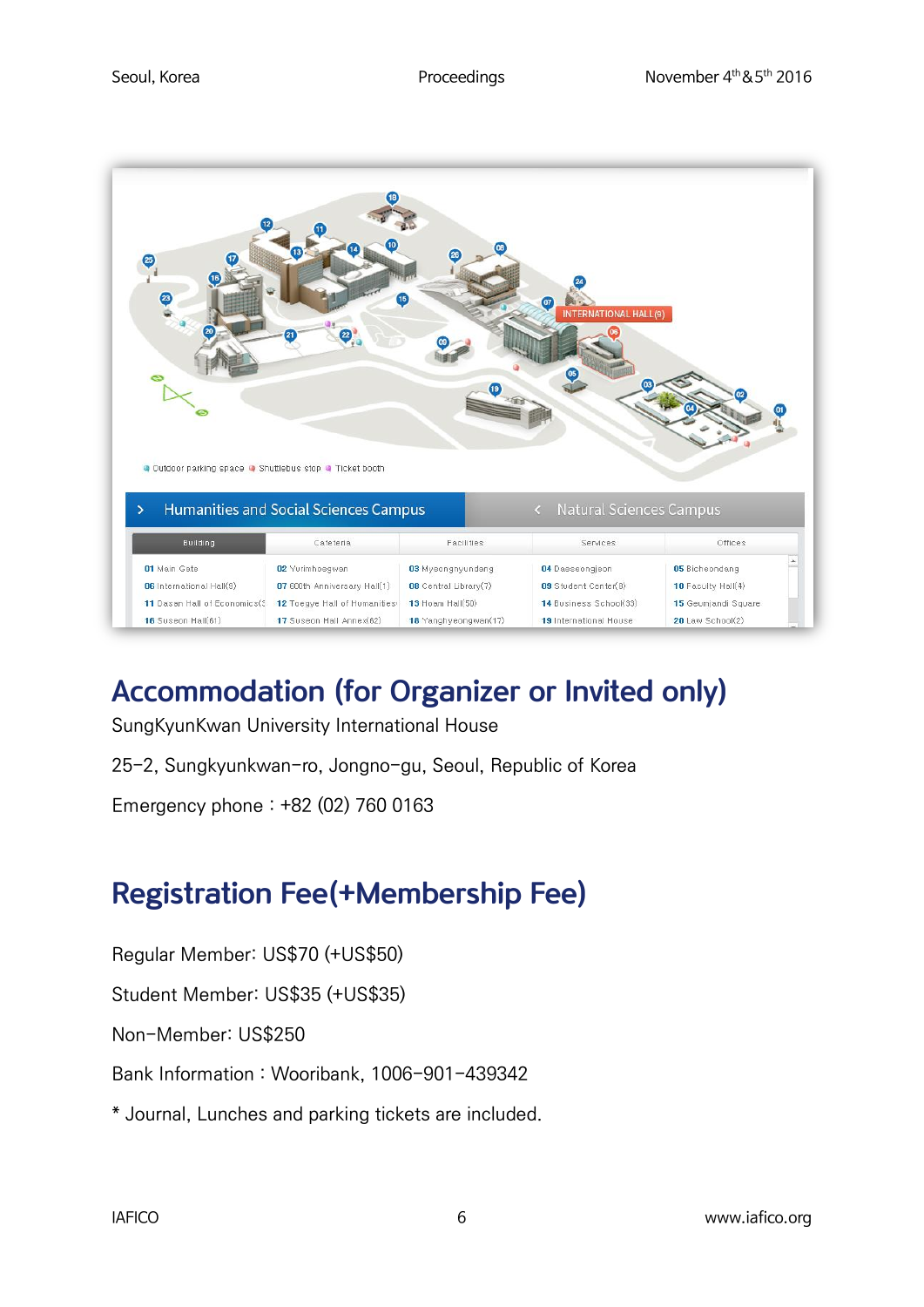## <span id="page-7-0"></span>Lunches

Please follow the students who are going to show you a way to the place.

| November 4                                               | ⊧November 5       |
|----------------------------------------------------------|-------------------|
| 600 <sup>th</sup> anniversary hall 6 <sup>th</sup> floor | Sandwich provided |

## <span id="page-7-1"></span>Cafe Pandorothy

Location: SungKyunKwan University International Hall 90103(1<sup>st</sup> floor)



## <span id="page-7-2"></span>Closing Ceremony

Saturday, November 5, 18:00-18:15, International Hall 9B217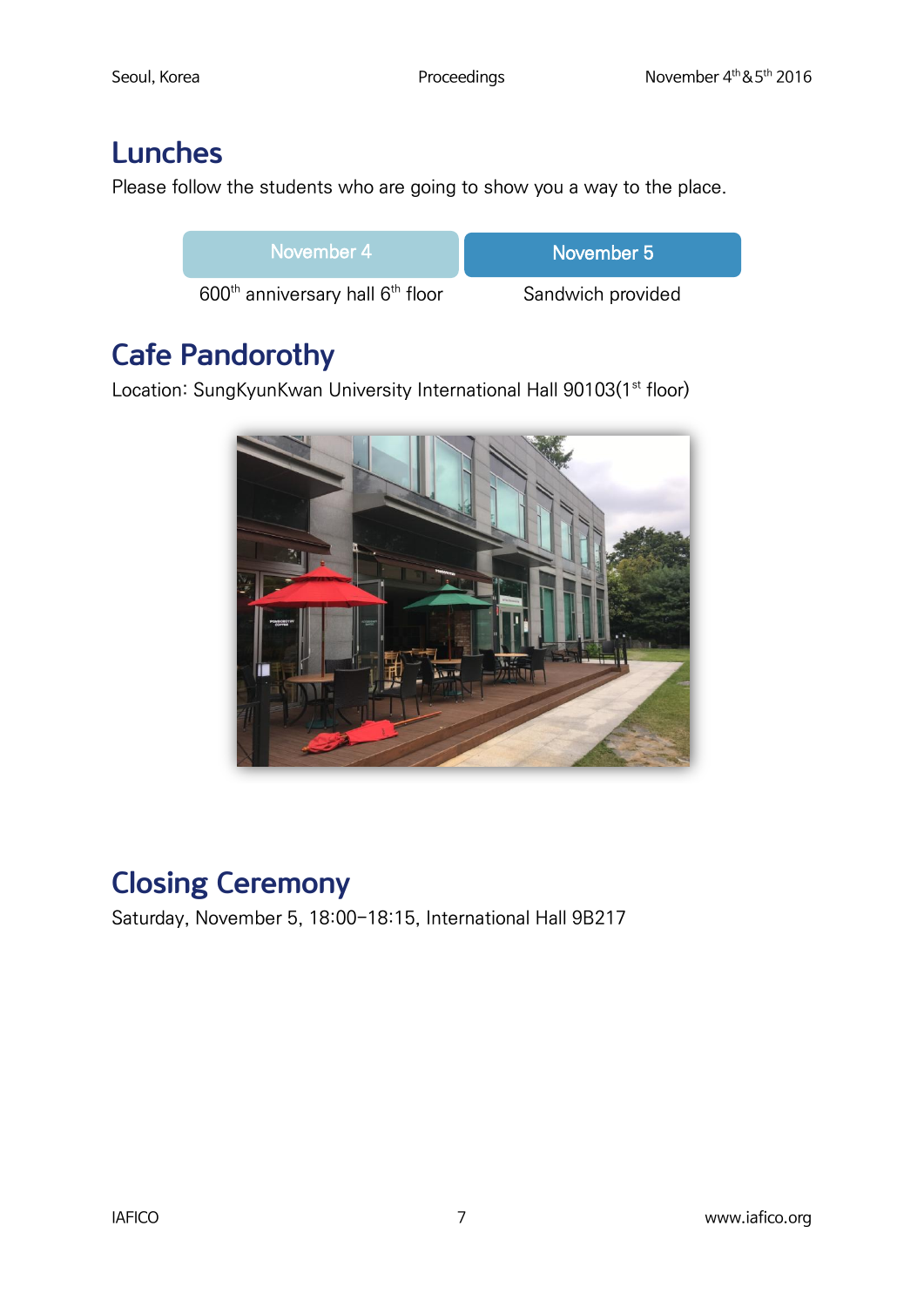# <span id="page-8-0"></span>Forum Schedule At-A-Glance

| November 4      |                                                                          |
|-----------------|--------------------------------------------------------------------------|
| Time            | Venue: International Hall 9B217                                          |
| $9:00 - 9:30$   | <b>Opening Ceremony</b>                                                  |
|                 | Hongjoo Jung (President of the IAFICO, SKK University, Korea)            |
|                 | for welcoming remark                                                     |
|                 | Woon Yeol Choi (National Assembly, former vice president of Sogang Uni.) |
|                 | for congratulatory remark                                                |
|                 | Hyung Pyo Moon (National Pension Service, former minister of public      |
|                 | health) for keynote speech                                               |
|                 | Photo session                                                            |
| $9:30 - 10:45$  | New Development and Challenges for Financial Consumer Protection         |
| $11:00 - 12:15$ | Evolution of Financial Supervision System for Financial Consumers        |
| $12:15 - 13:15$ | Lunch                                                                    |
| 13:30-14:45     | Financial Service Sectors in Social Change                               |
| 15:00-16:15     | Islamic Finance                                                          |
| 16:30-18:00     | Book Project Meeting / Board of Directors Dinner (Invitee only)          |

| November 5      |                                                              |                                           |
|-----------------|--------------------------------------------------------------|-------------------------------------------|
| Time            | Venue: International Hall 9B217                              |                                           |
| $9:30 - 10:45$  | HRM in Financial System Development                          |                                           |
| $11:00 - 12:15$ | Financial Cooperation and Development for Emerging Economy 1 |                                           |
| $12:15 - 13:15$ |                                                              | Lunch                                     |
|                 | Track                                                        | Track II                                  |
|                 | Venue: International Hall 9B217                              | Venue: International Hall 90208           |
| $13:15 - 14:30$ | <b>Financial Cooperation and</b><br>Development for Emerging | New Academic Research in FCP I            |
|                 | Economy 2                                                    |                                           |
| 14:45-16:00     | Consumer Protection in Mortgage                              | <b>Roundtable Discussion I</b>            |
|                 | Market                                                       | : Insurance Market Restructuring in       |
|                 |                                                              | Korea (in Korean)                         |
| 16:15-17:45     | New Academic Research in FCP II                              | Roundtable Discussion II                  |
|                 |                                                              | : Financial Supervision Restructuring for |
|                 |                                                              | FCP in Korea (in Korean)                  |
| 18:00-18:15     | Closing Ceremony                                             |                                           |
|                 | / General Meeting                                            |                                           |

IAFICO reserves the right to make changes to this program as deemed necessary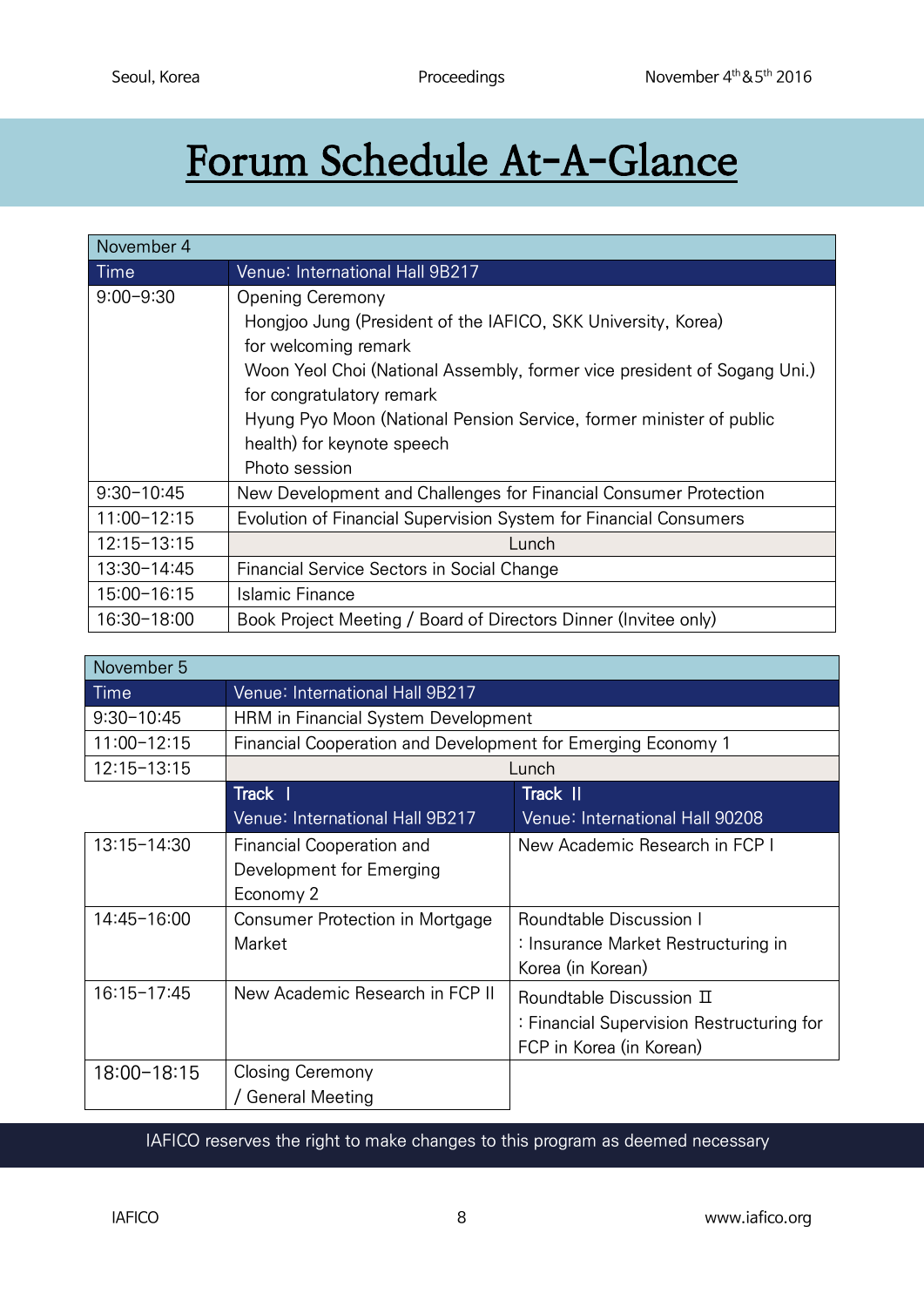# Forum Schedule

<span id="page-9-1"></span><span id="page-9-0"></span>November 4

Venue: International Hall, Room 9B217

#### M.C. Chul Choi (Sookmyung University, Korea)

| <b>SESSION A</b> | New Development and Challenges for Financial Consumer |  |
|------------------|-------------------------------------------------------|--|
| $9:30 - 10:45$   | Protection                                            |  |
|                  |                                                       |  |
|                  | Moderator: Ho Yeol Chung (SKK University, Korea)<br>٠ |  |
|                  | Presentation<br>٠                                     |  |
|                  | The new UN Guideline on Consumer Protection and       |  |
|                  | <b>Financial Services</b>                             |  |
|                  | Gail Pearson (U. of Sydney, Australia)                |  |
|                  | Financial Consumer Protection in Japan                |  |
|                  | Takaaki Hattori (FSA, Japan)                          |  |
|                  | Impact of New U.K. Consumer Law on Financial          |  |
|                  | <b>Consumers</b>                                      |  |
|                  | James Devenney (University College Dublin, Ireland)   |  |
|                  | <b><i><u><b>(Discussion)</b></u></i></b>              |  |
|                  | Sung Sook Kim (Keimyung University, Korea)            |  |
|                  |                                                       |  |

| <b>SESSION B</b> | <b>Evolution of Financial Supervision System for Financial</b> |  |
|------------------|----------------------------------------------------------------|--|
| $11:00-12:15$    | <b>Consumers</b>                                               |  |
|                  |                                                                |  |
|                  | Moderator: Satoshi Nakaide (Waseda, Japan)                     |  |
|                  | Presentation                                                   |  |
|                  | <b>Australian Twin Peak System</b>                             |  |
|                  | Andrew Schmulow (Australia, Univ of Western Australia)         |  |
|                  | <b>Chinese Deposit Guarantee in Consumer Protection</b>        |  |
|                  | Xian Xu (Fudan Univ, China)                                    |  |
|                  | Development of Fintech and its implication                     |  |
|                  | So Young Park (World Fintech Association, Korea)               |  |
|                  | <b><i><u></u></i></b> <i>(Discussion)</i>                      |  |
|                  | Sung In Jun (Hongik U, Korea)                                  |  |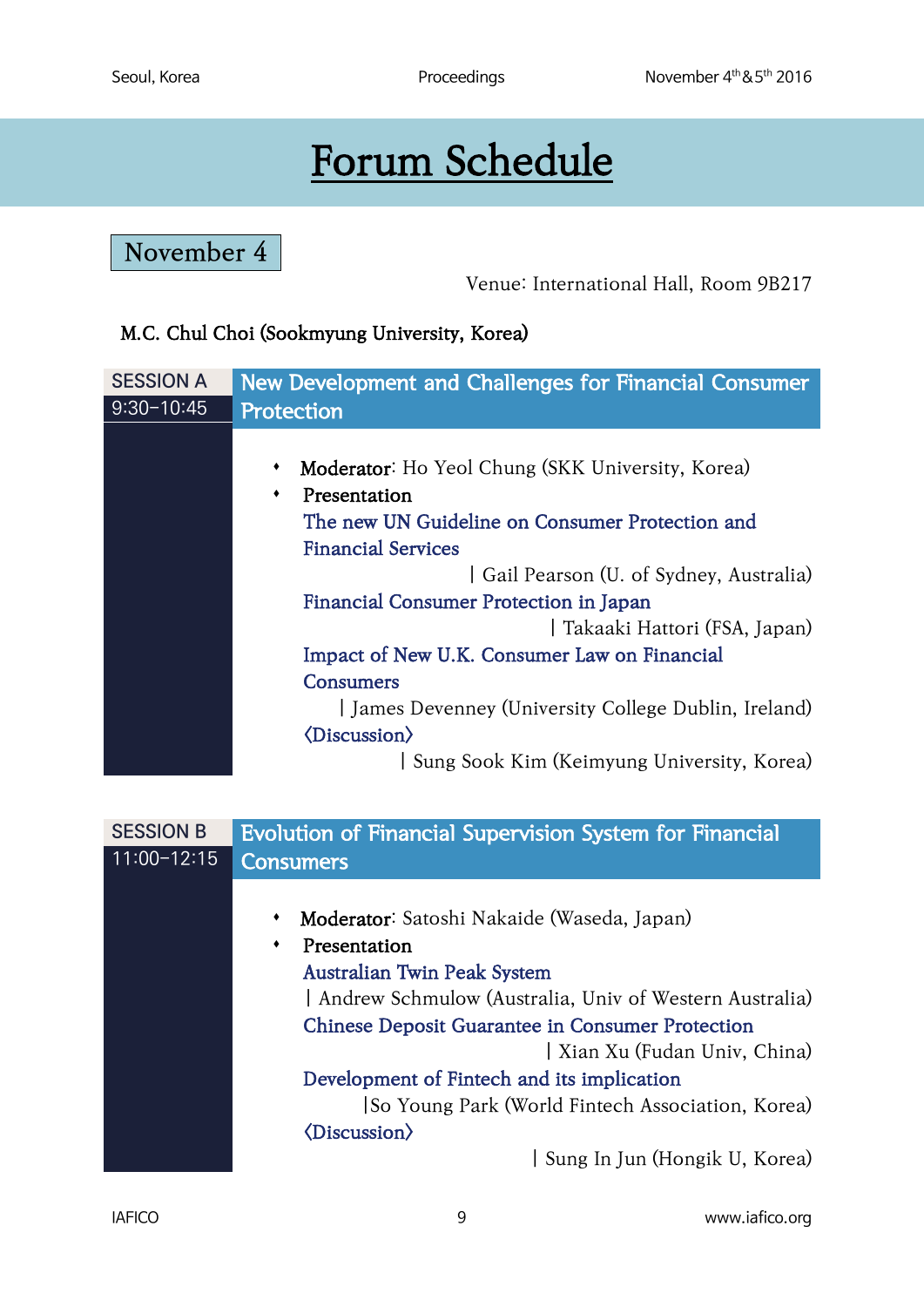| <b>SESSION C</b> | <b>Financial Service Sectors in Social Change</b>     |
|------------------|-------------------------------------------------------|
| $13:30 - 14:45$  |                                                       |
|                  |                                                       |
|                  | Moderator: Kyung Soo Kim (SKK University, Korea)<br>٠ |
|                  | Presentation<br>٠                                     |
|                  | Financial System for the aged in Asian Development    |
|                  | Naoyuki Yoshino (ADBI, Japan)                         |
|                  | Evolution of Public Pension System in Korea           |
|                  | Jai Seop Lee (GEPS, Korea)                            |
|                  | <b>European Consumer Protection in Finance</b>        |
|                  | Vincenzo Senatore (GSA, Italy)                        |
|                  | $\langle Discussion \rangle$                          |
|                  | Martin Dierker (KAIST, Korea)                         |

| <b>SESSION D</b> | <b>Islamic Finance</b>                                                          |  |
|------------------|---------------------------------------------------------------------------------|--|
| $15:00 - 16:15$  |                                                                                 |  |
|                  | Moderator: Chul Choi (Sookmyung University, Korea)<br>٠<br>Presentation         |  |
|                  | Better Protection of Financial Consumers - Risk Shifting<br>and Islamic Banking |  |
|                  | Alaa Alaaabed (INCEIF, Malaysia)                                                |  |
|                  | Risk-sharing Banking: Viability and Resilience                                  |  |
|                  | Siti Muawanah Lajis (Central Bank of Malaysia, Malaysia)                        |  |
|                  | Financial Consumer Protection in The Context of                                 |  |
|                  | Schedule 7 - 10 in Islamic Financial Services Act 2013                          |  |
|                  | (The case of Malaysia)                                                          |  |
|                  | Ahcene Lahsasna (INCEIF, Malaysia)                                              |  |
|                  | <b><i><u><b>(Discussion)</b></u></i></b>                                        |  |
|                  |                                                                                 |  |

| SESSION E | <b>Book Project Meeting (Project Members &amp; BOD Members Only)</b> |
|-----------|----------------------------------------------------------------------|
|           | 16:30-18:00 *BOD Dinner after the meeting                            |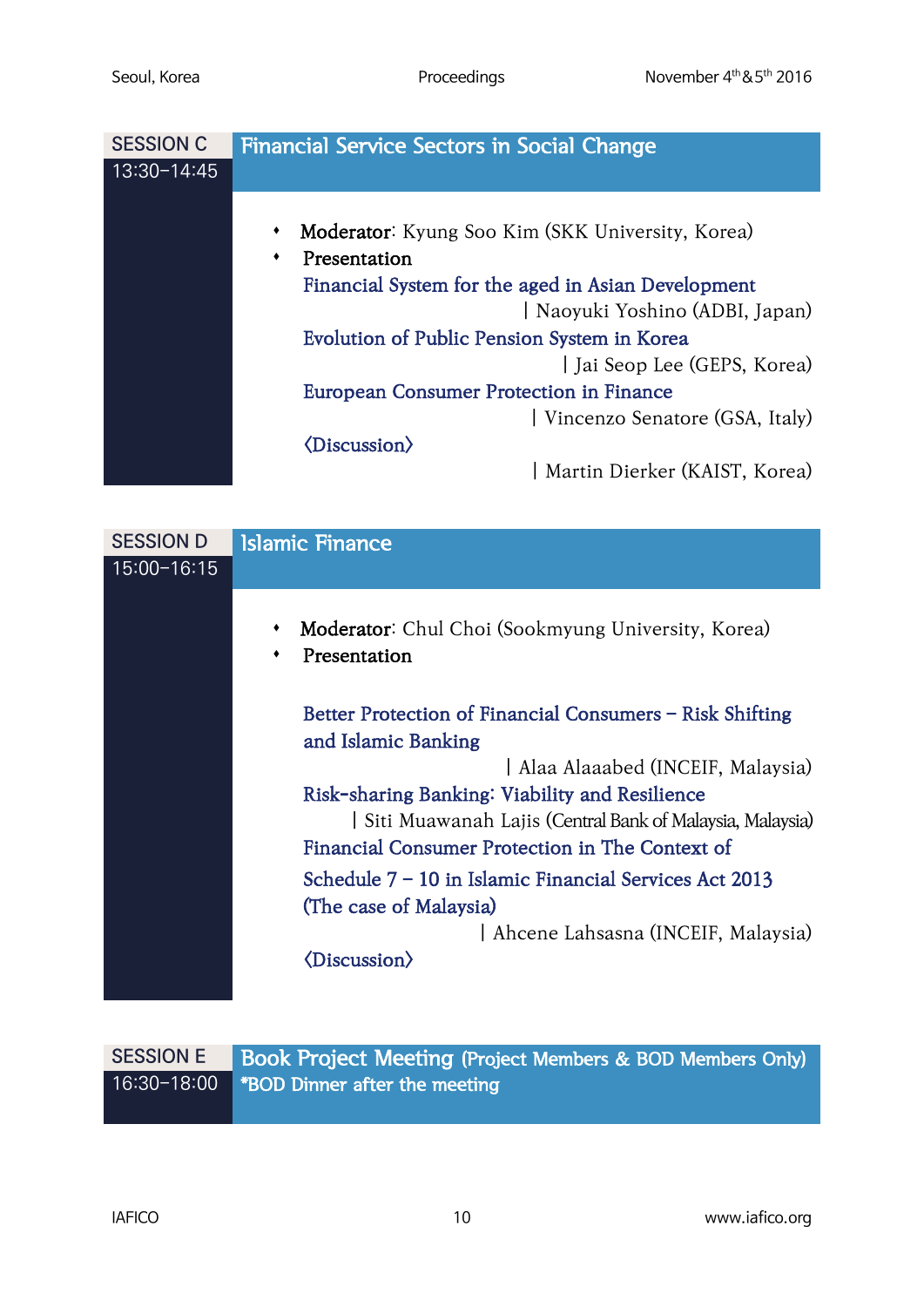### <span id="page-11-0"></span>November 5 - Morning

Venue : International Hall, Room 9B217

### M.C. Bum Kim (Soongsil Univ, Korea)

| <b>SESSION A</b> | <b>HRM in Financial System Development</b> |
|------------------|--------------------------------------------|
| $9:30 - 10:45$   |                                            |
|                  |                                            |
|                  | Moderator: Nam Soo Choi (MTN, Korea)<br>٠  |
|                  | Presentation<br>٠                          |
|                  | HRM in Financial service sector            |
|                  | Mari Yamauchi (Dojisha Univ, Japan)        |
|                  | NCS Learning Module in Korea               |
|                  | Mi Soo Choi (Seoul Digital Univ, Korea)    |
|                  | Corporate Shared Value in Korea            |
|                  | Paul Kim (SKK University GSB, Korea)       |
|                  | <b><i><u>(Discussion)</u></i></b>          |
|                  |                                            |

| <b>SESSION B</b> | <b>Financial Cooperation and Development</b>          |
|------------------|-------------------------------------------------------|
| $11:00 - 12:15$  | for the Emerging Economy 1                            |
|                  |                                                       |
|                  | Moderator: Hyuk Sang Sohn (Kyunghee Univ, Korea)<br>٠ |
|                  | Presentation                                          |
|                  | Indian Case of Micro Finance and Insurance            |
|                  | Sankarshan Basu (IIM, India)                          |
|                  | Indonesian Case of Micro Finance & Insurance          |
|                  | Rofikoh Rokhim (University of Indonesia, Indonesia)   |
|                  | Bangladesh Case of Micro Finance & Insurance          |
|                  | MZ Mamun (University of Dhaka, Bangladesh)            |
|                  | <b><i><u>(Discussion)</u></i></b>                     |
|                  |                                                       |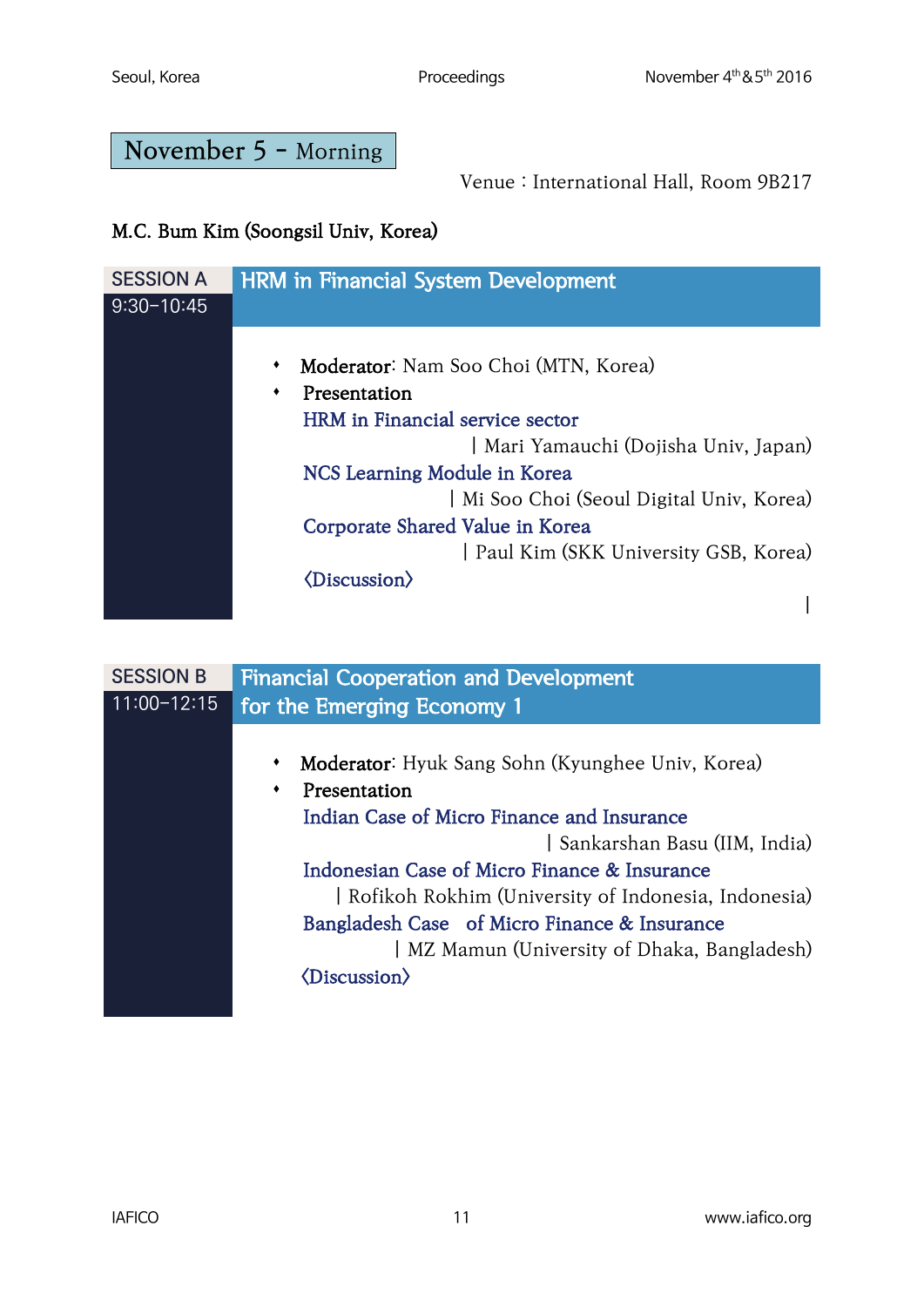<span id="page-12-0"></span>November 5 - Track Ⅰ

Venue : International Hall, Room 9B217

### M.C. Bum Kim (Soongsil Univ, Korea)

| <b>SESSION C</b> | Financial Cooperation and Development for the Emerging                                                                                                                                                                                 |
|------------------|----------------------------------------------------------------------------------------------------------------------------------------------------------------------------------------------------------------------------------------|
| 13:15-14:30      | <b>Economy 2</b>                                                                                                                                                                                                                       |
|                  | Moderator: MZ Mamun (University of Dhaka, Bangladesh)<br>Presentation<br>٠<br>Perspectives in Development Finance and ODA in the<br>Philippines<br>Jeanette Madamba and ArnieGil DLR Hordejan<br>(University of Philiphine, Philipine) |
|                  | <b>Iranian Case</b>                                                                                                                                                                                                                    |
|                  | Ghadir Mahdavi (Iran)                                                                                                                                                                                                                  |
|                  | Determinants of the Purchase of Accident Insurance                                                                                                                                                                                     |
|                  | Products                                                                                                                                                                                                                               |
|                  | Chan Hee Lee (SKK University, Korea)                                                                                                                                                                                                   |

| <b>SESSION D</b> | <b>Consumer Protection in Korean Mortgage Market</b>    |
|------------------|---------------------------------------------------------|
| 14:45-16:00      |                                                         |
|                  |                                                         |
|                  | Moderator: Man Cho (KDI School, Korea)<br>٠             |
|                  | Presentation<br>٠                                       |
|                  | Financial Inclusion in Mortgage Market                  |
|                  | Jin Soo Lee (KDI School, Korea)                         |
|                  | Reverse Mortgage in Korea                               |
|                  | Seung Ryul Ma (HUG, Korea)                              |
|                  | Wealth Composition and Drawdown Patterns of Retirees:   |
|                  | A Comparative Study                                     |
|                  | Hyun Ah Kim (Seoul Security Information Service, Korea) |
|                  | $\langle Discussion \rangle$                            |
|                  | Seung Dong You (Sangmyung University, Korea)            |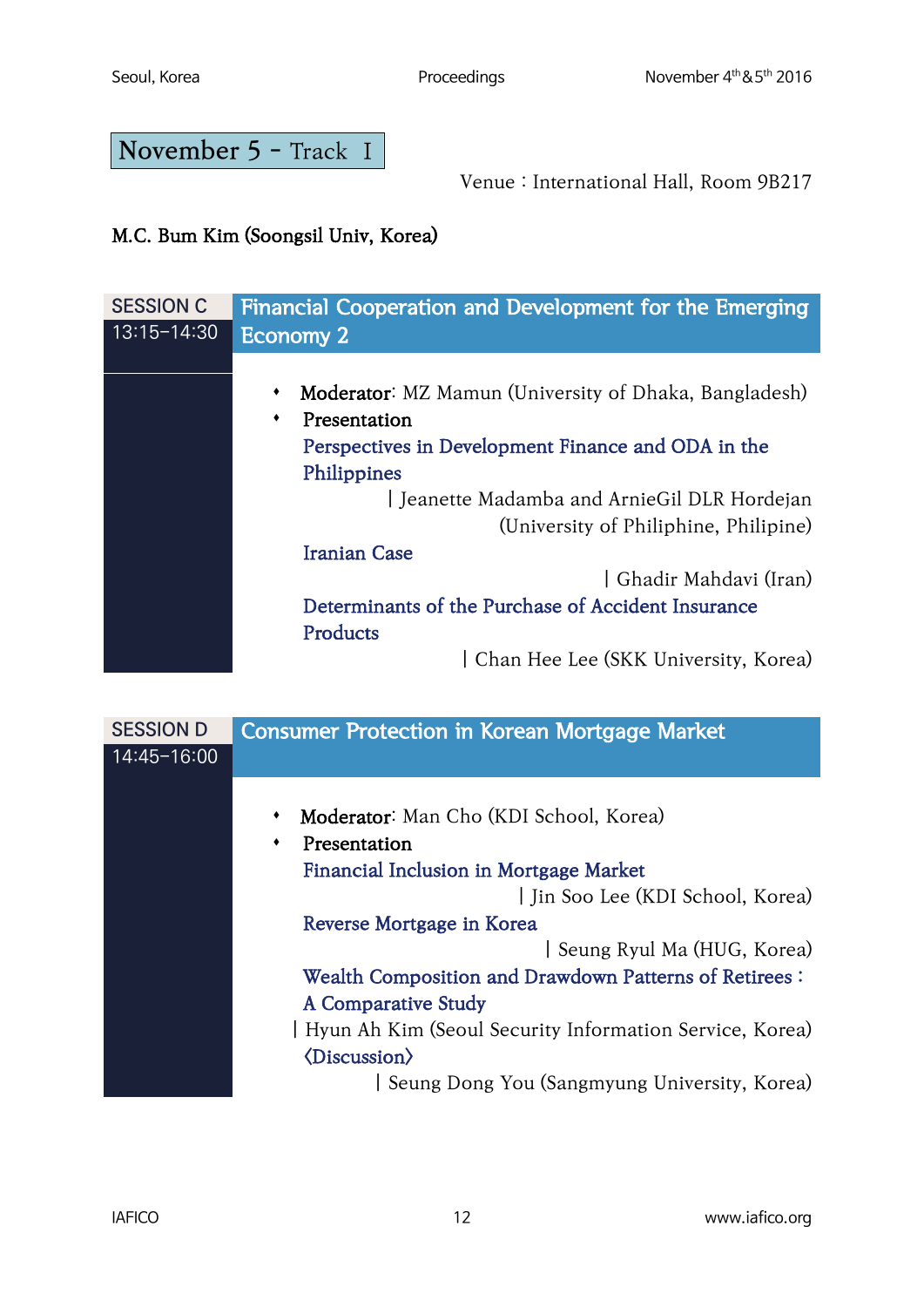| <b>SESSION E</b> | New Academic Research in FCP II                                                                                                                                                                                                                                                                                                                                                                                                                                                                                                                                                   |
|------------------|-----------------------------------------------------------------------------------------------------------------------------------------------------------------------------------------------------------------------------------------------------------------------------------------------------------------------------------------------------------------------------------------------------------------------------------------------------------------------------------------------------------------------------------------------------------------------------------|
| $16:15 - 17:45$  |                                                                                                                                                                                                                                                                                                                                                                                                                                                                                                                                                                                   |
|                  | Moderator: So Jung Park (Seoul National Univ, Korea)<br>٠<br>Presentation<br>Market Discipline in Life Insurance : Consumers' Reaction<br>to Enterprise Risks of Insurance Companies<br>  Tsai-Jyh Chen (National Chengchi University, Taiwan)<br>Sensitivity of Reinsurance Demand to Counterparty Risks:<br>Evidence from US Property-Liability Insurance Industry<br>  So Jung Park, Xiaoying Xie, Pinghai Rui<br>The Impact of Outsourced Health Information Technology<br>on Hospital Productivity using California Hospital Data<br>I Jin Hyung Lee (SKK University, Korea) |
|                  | <b><i><u><b>(Discussion)</b></u></i></b>                                                                                                                                                                                                                                                                                                                                                                                                                                                                                                                                          |

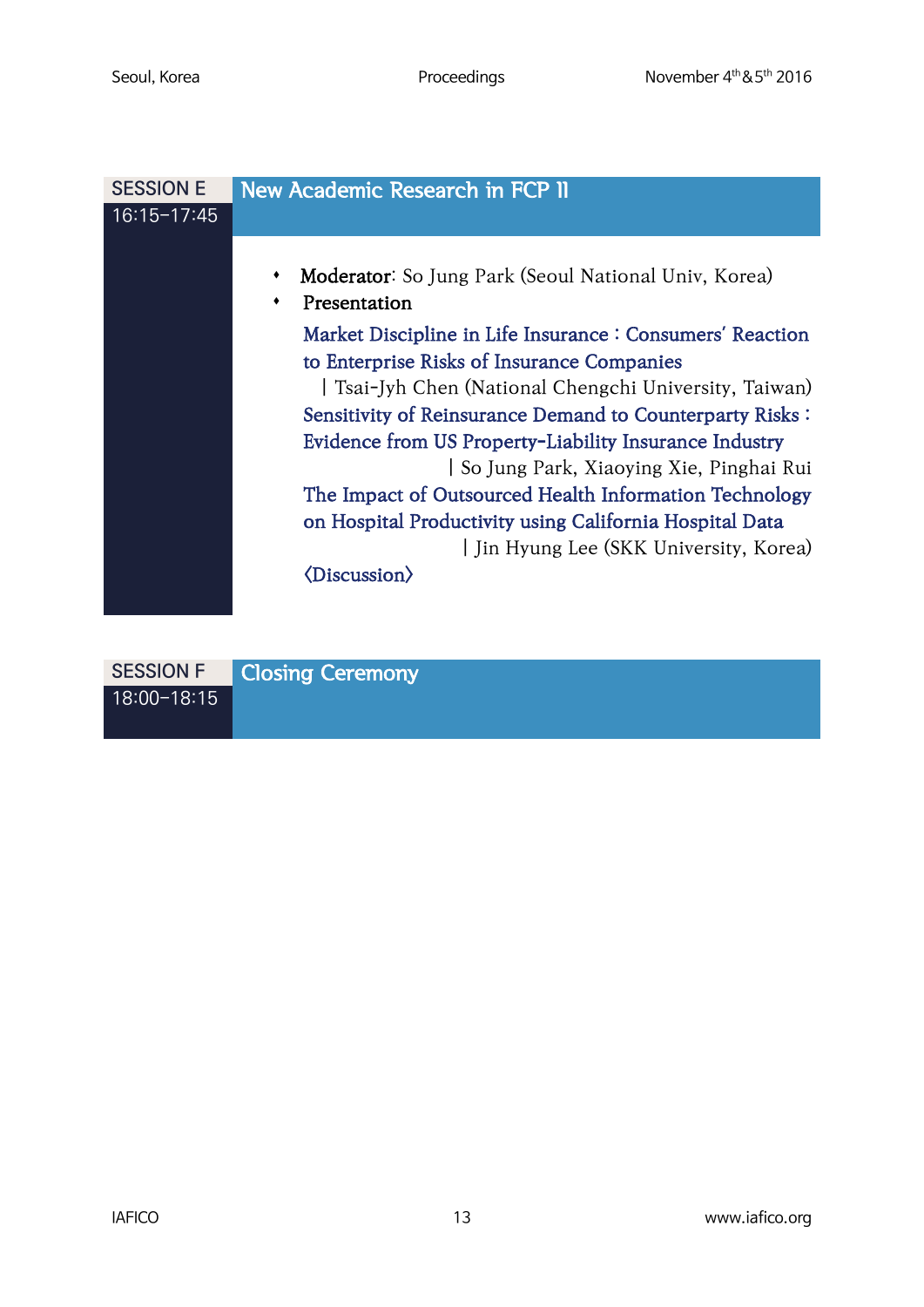## <span id="page-14-0"></span>November 5 - Track II

Venue : International Hall, Room 90208

| <b>SESSION C</b> | New Academic Research in FCP 1                            |
|------------------|-----------------------------------------------------------|
| 13:15-14:30      |                                                           |
|                  |                                                           |
|                  | Moderator: Sang Rim Lee (Mokpo University, Korea)         |
|                  | Presentation<br>٠                                         |
|                  | Company Stock in Defined Contribution Plans: Evidence     |
|                  | from Proxy Voting                                         |
|                  | Hee Jin Park (KWCWS, Korea)                               |
|                  | Comparison of Financial Literacy between Insurance and    |
|                  | Pension in Korea                                          |
|                  | I Irina Shin (SKK University, Korea)                      |
|                  | The Study on the Economic Risk Perception $-$ Focusing on |
|                  | Pension and Airbnb                                        |
|                  | Jeong Hyun Son (SKK University, Korea)                    |
|                  | $\langle \text{Discussion} \rangle$                       |
|                  | Bum Kim (Soongsil University, Korea)                      |

| <b>SESSION D</b> | <b>Roundtable Discussion 1</b>                                                                                                                                                                                                                         |
|------------------|--------------------------------------------------------------------------------------------------------------------------------------------------------------------------------------------------------------------------------------------------------|
| $14:45 - 16:00$  | : Insurance Market Restructuring in Korea<br>(in Korean)                                                                                                                                                                                               |
|                  | Moderator: Won Don Lee (Daegu University, Korea)<br>٠<br><b><i><u></u></i></b> <i>(Discussion)</i>                                                                                                                                                     |
|                  | Je Sung Kim (KICAA, Korea)<br>Chang Ho Kim (National Congress, Korea)<br>Sang Rae Park (Actuarial Society, Korea)<br>Sun Ha Cho (Broker Association, Korea)<br>Sang Rim Lee (Mokpo University, Korea)<br>Mi Soo Choi (Seoul Digital University, Korea) |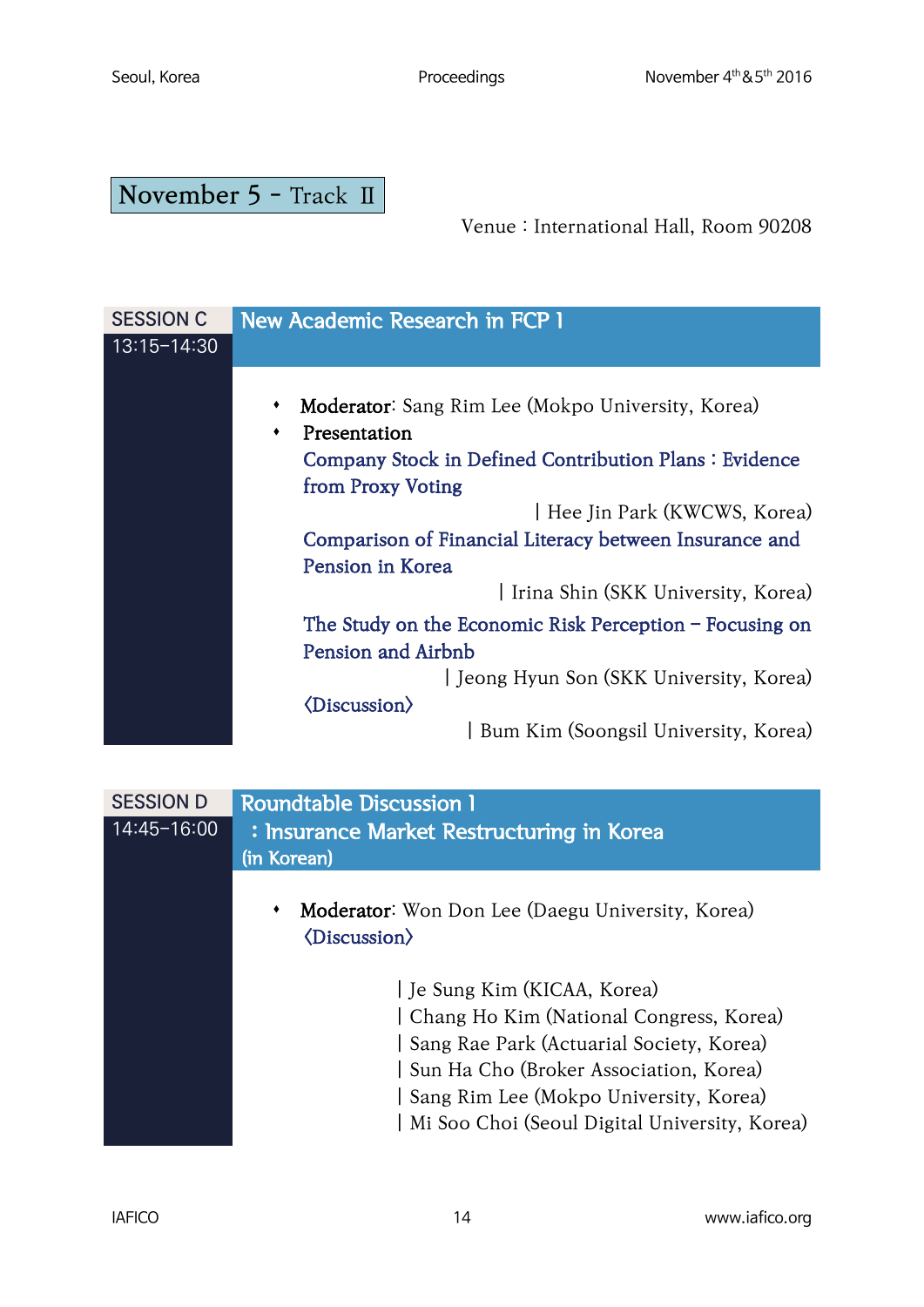| <b>SESSION E</b> | Roundtable Discussion I - Financial Supervision             |
|------------------|-------------------------------------------------------------|
| $16:15 - 17:45$  | <b>Restructuring for FCP in Korea</b>                       |
|                  | (in Korean)                                                 |
|                  |                                                             |
|                  | Moderator: Hong Joo Jung (SKK University, Korea)            |
|                  | Presentation                                                |
|                  | <b>Financial Supervision System for Financial Consumers</b> |
|                  | Suk Heun Yoon (Seoul National Univ, Korea)                  |
|                  | $\langle$ Discussion $\rangle$                              |
|                  |                                                             |
|                  | Hong Mu Lee (Waseda University, Japan)                      |
|                  | Young Seok Park (Sogang Univ, Korea)                        |
|                  | Seok Woo Jung (MK Daily, Korea)                             |
|                  | Duk Jo Chang (Sogang Univ, Korea)                           |
|                  | Kyung Ha Chun (Seoul Daily, Korea)                          |
|                  | Kyung Joo Lee (Hongik University)                           |
|                  | Jeong Seok Song (Chung Ang University)                      |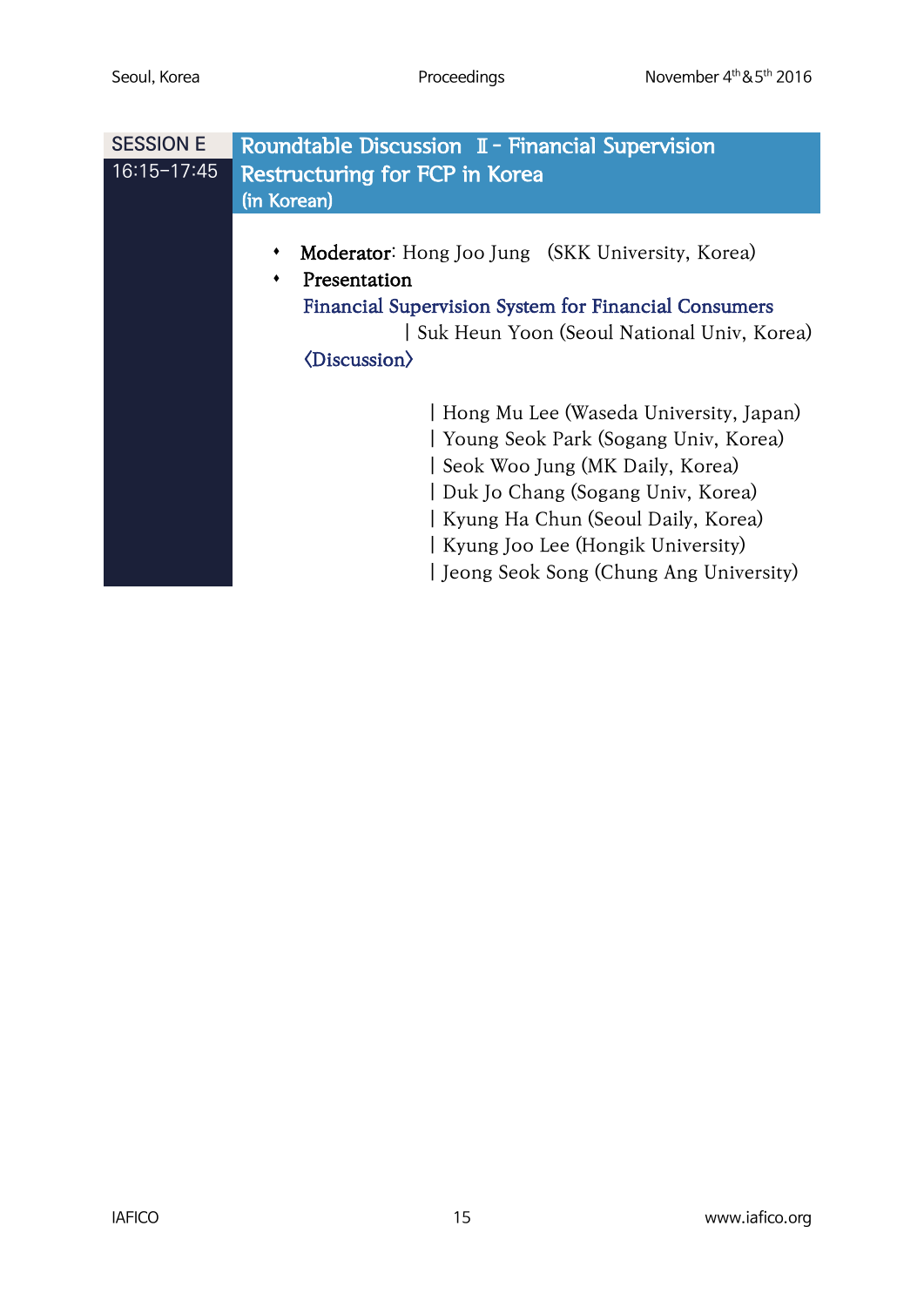## Abstracts

<span id="page-16-0"></span>

| November 4      | SESSION A, 9:30 - 10:45                                      |
|-----------------|--------------------------------------------------------------|
| Author          | Gail Pearson, U. of Sydeney                                  |
| <b>Title</b>    | The new UN Guideline on CP for financial consumer protection |
| <b>Abstract</b> |                                                              |

The revised UNGCP were adopted by the General Assembly of the United Nations in December 2015, and launched at the first meeting of the Intergovernmental Group of Experts on Consumer Protection Law and Policy under the auspices of UNCTAD in Geneva in October 2016. The Guidelines were first adopted in 1985. They were revised in 1999 at which point there were significant inclusions around the theme of sustainable development. The 2015 Guidelines include a new section on financial services. They also include new sections on Business Practices and Electronic Commerce. In addition to setting out substantive standards, they also establish the grounds for international cooperation. There is a newly established Intergovernmental Expert Group on Consumer Protection Law and Policy within the existing UNCTAD framework to facilitate an annual discussion of the Guidelines, their implementation, voluntary peer review, capacity building and to undertake research. The new work program is the legal and institutional framework for consumer protection, and e-commerce. It is within this context that the paper discusses the substantive Guidelines for Financial Services.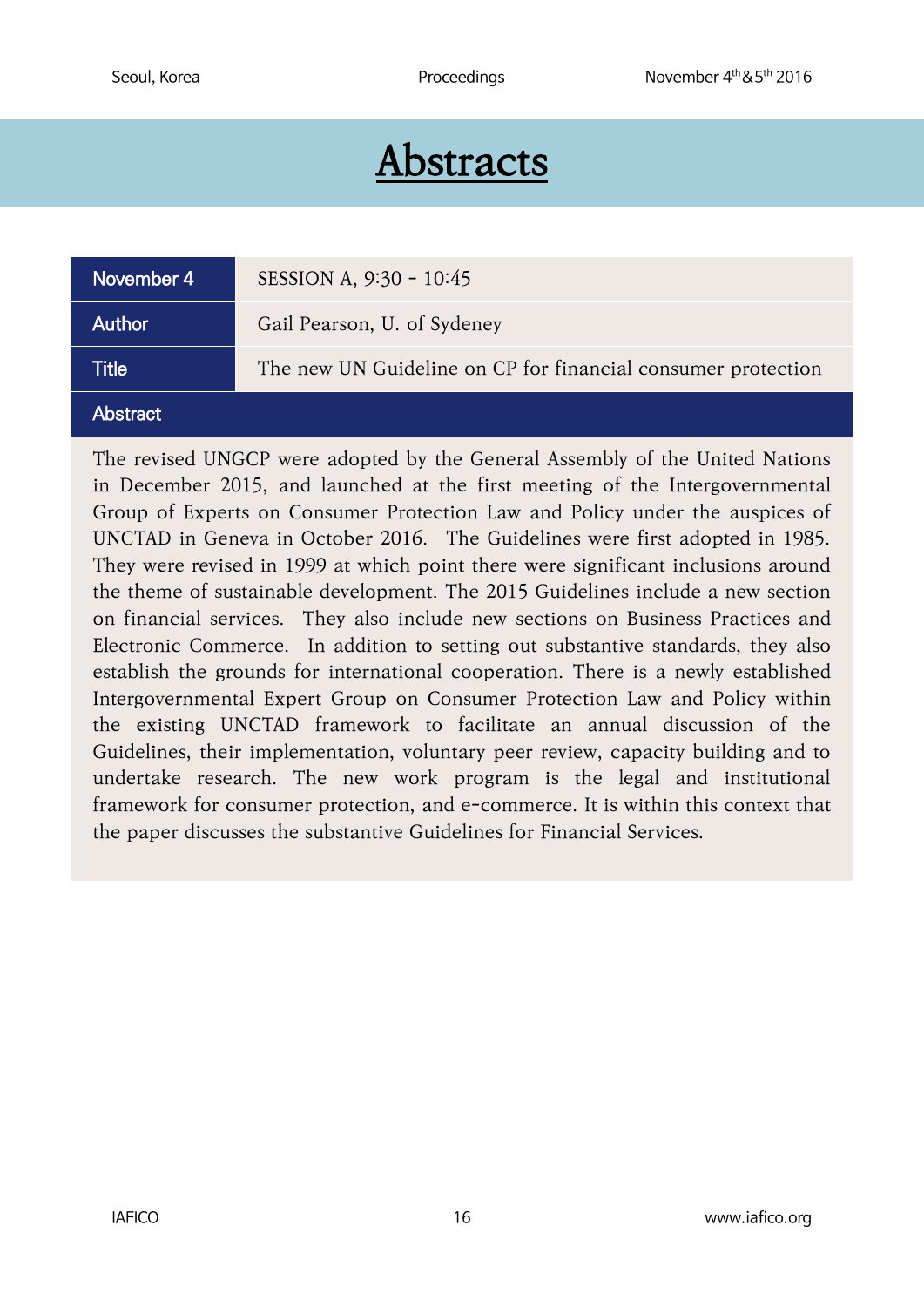| November 4 | SESSION A, $9:30 - 10:45$                                                                                  |
|------------|------------------------------------------------------------------------------------------------------------|
| Author     | James Devenney, University College Dublin                                                                  |
| Title      | The Recent "Fundamental" Reform of General Consumer Law in<br>the UK and its Impact on Financial Consumers |
| 'Abstract  |                                                                                                            |

In recent years, the UK has enacted "fundamental" reform of general Consumer Law. In particular, the Consumer Rights Act 2015 (CRA 2015) was enacted on 26th March 2015 after an epic passage through Parliament and, before its introduction into Parliament, a huge consultation process. We shall also see how a Supreme Court case involving consumers and unauthorised overdrafts was one of the drivers to reform of general Consumer Law in the UK. This paper considers the impact of these reforms of general Consumer Law in the UK on financial consumers, making particular reference to personal banking, insurance and contracts of guarantee.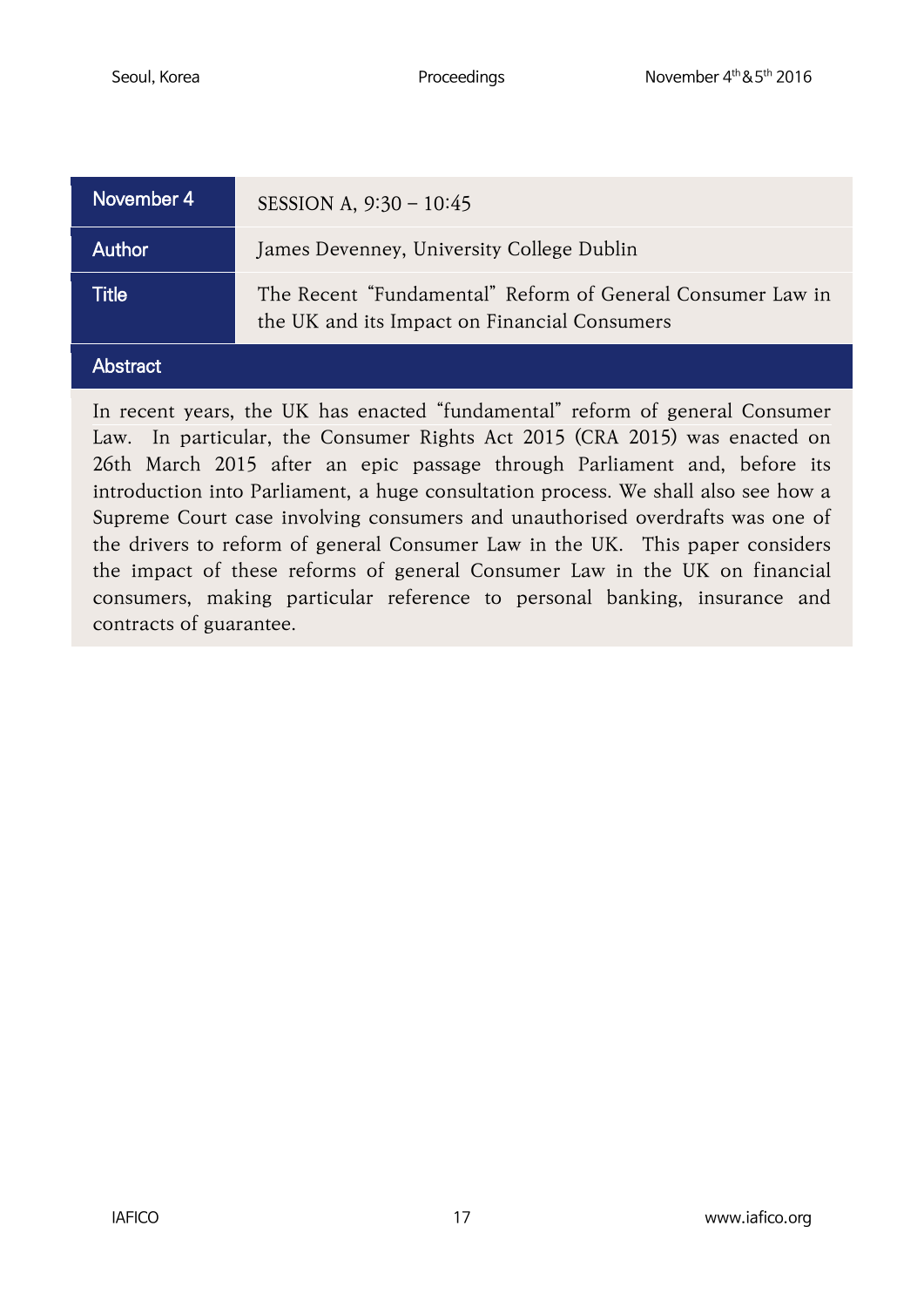| November 4      | SESSION B, 11:00-12:15                                 |
|-----------------|--------------------------------------------------------|
| Author          | Andrew Schmulow, University of Western Australia       |
| Title           | Twin Peaks: An Analysis of the Australian Architecture |
| <b>Abstract</b> |                                                        |

This article provides an analysis of the Australian 'Twin Peaks' model of financial system regulation. It does so by examining the theoretical underpinnings of Twin Peaks, and investigates the crucial question of the jurisdictional location of the prudential regulator. This includes a description of how Twin Peaks functions and its strengths and weaknesses. The article argues that while Twin Peaks is the best solution to the problem of regulating for financial system stability and consumer protection, it is nonetheless imperfect to the task, and susceptible to failures.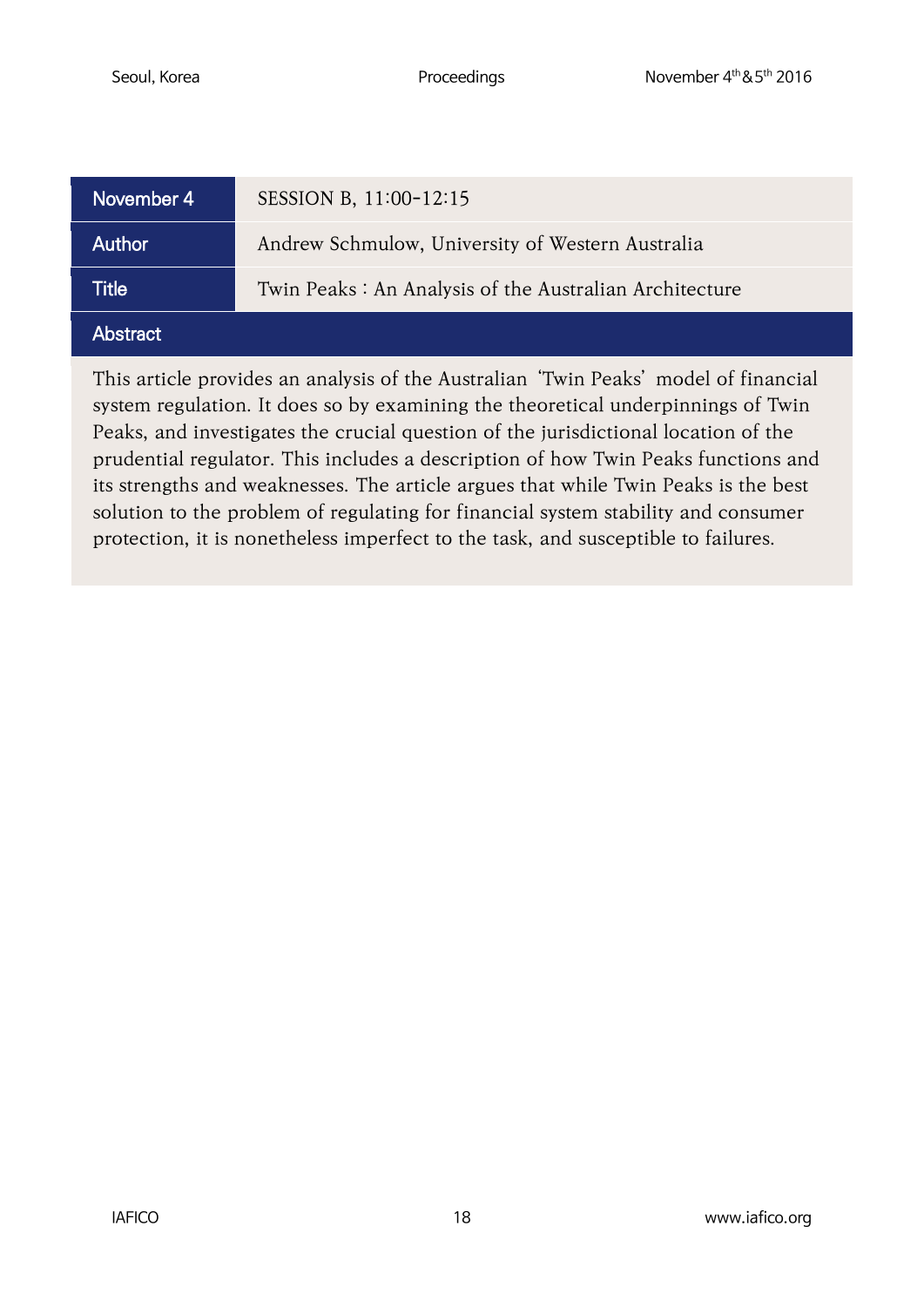| November 4      | SESSION B, 11:00-12:15                  |
|-----------------|-----------------------------------------|
| Author          | Vincenzo Senatore, GSA                  |
| Title           | European Consumer Protection in Finance |
| <b>Abstract</b> |                                         |

In Europe, general legislation requires protection of the economic interests of consumers. This includes, for instance, the consumer protection from financial services, misleading advertising and unfair contract terms. However, only after the global financial crisis, the European Union (EU) has become aware of the lack of transparency, poor handling of conflicts of interest, over-indebtedness, and low awareness of risks of the consumers in dealing with financial services. This paper aims to investigate the financial knowledge and overconfidence in Europe, and to provide an overview of consumer protection policy in EU. Here, it will be analyzed the EU regulatory framework, whose aim is to ensure the stability of the financial markets and to establish specific and common rules for banks and investments companies among the Member States. Furthermore, it deals with protections of financial consumers in the Italian legislation and within a European context. It concludes providing the Italian financial system as best example of crisis management and resolution, by providing out-of-court settlements, collective redress and crisis management procedures, with the aims to establish a systemic stability and financial consumers' confidence in the bank system.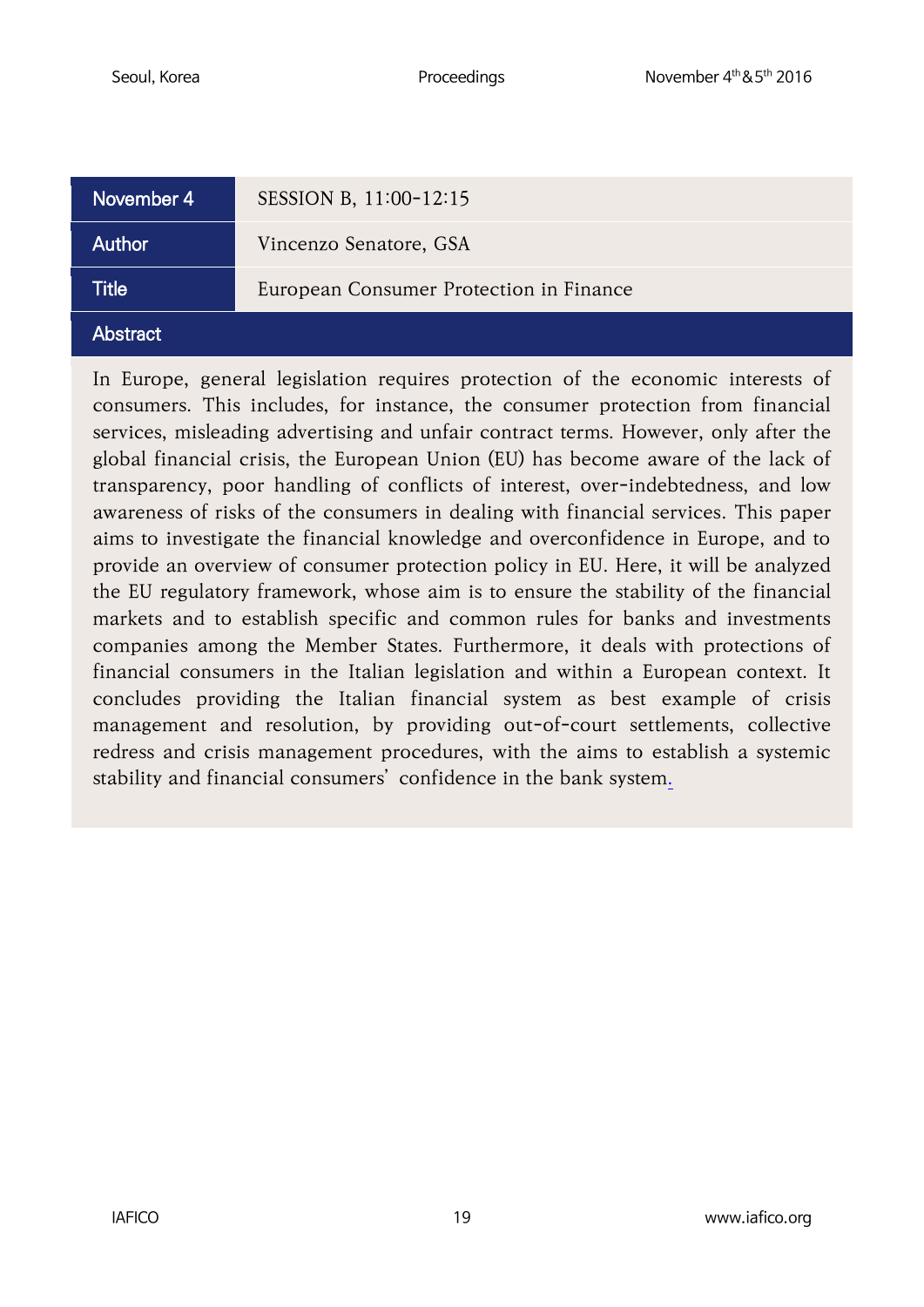| November 4   | SESSION C, $13:30 - 14:45$                                                                                              |
|--------------|-------------------------------------------------------------------------------------------------------------------------|
| Author       | Lee Jai Seop, GEPS                                                                                                      |
| <b>Title</b> | Wandering Public Pension Systems in Korea<br>: Old-age Poverty Issue and the Role of Public Pension Systems<br>in Korea |

#### **Abstract**

This presentation intends to argue that Korean Public Pension Systems are not effective in securing the old age income. The old age poverty rate in Korean is 49.6%, which is the first among OECD member states. Despite such social index demonstrating serious old-age poverty in Korea, the reform direction of the public pension systems is focused only on the financial sustainability of the system, neglecting the old age poverty issue. As far as we know, public pension systems in modern industrial countries were designed for and have contributed to securing old age income. Why the Korean public pension systems have failed to alleviate old-age poverty, then?

We may have a look at two areas: the welfare ideology and the technical part. We will look at, firstly, the real feature of Korean welfare ideology: primary goals and operational principles of the public pension systems. Then, we will move on to public pension design which does not properly alleviate the old age poverty.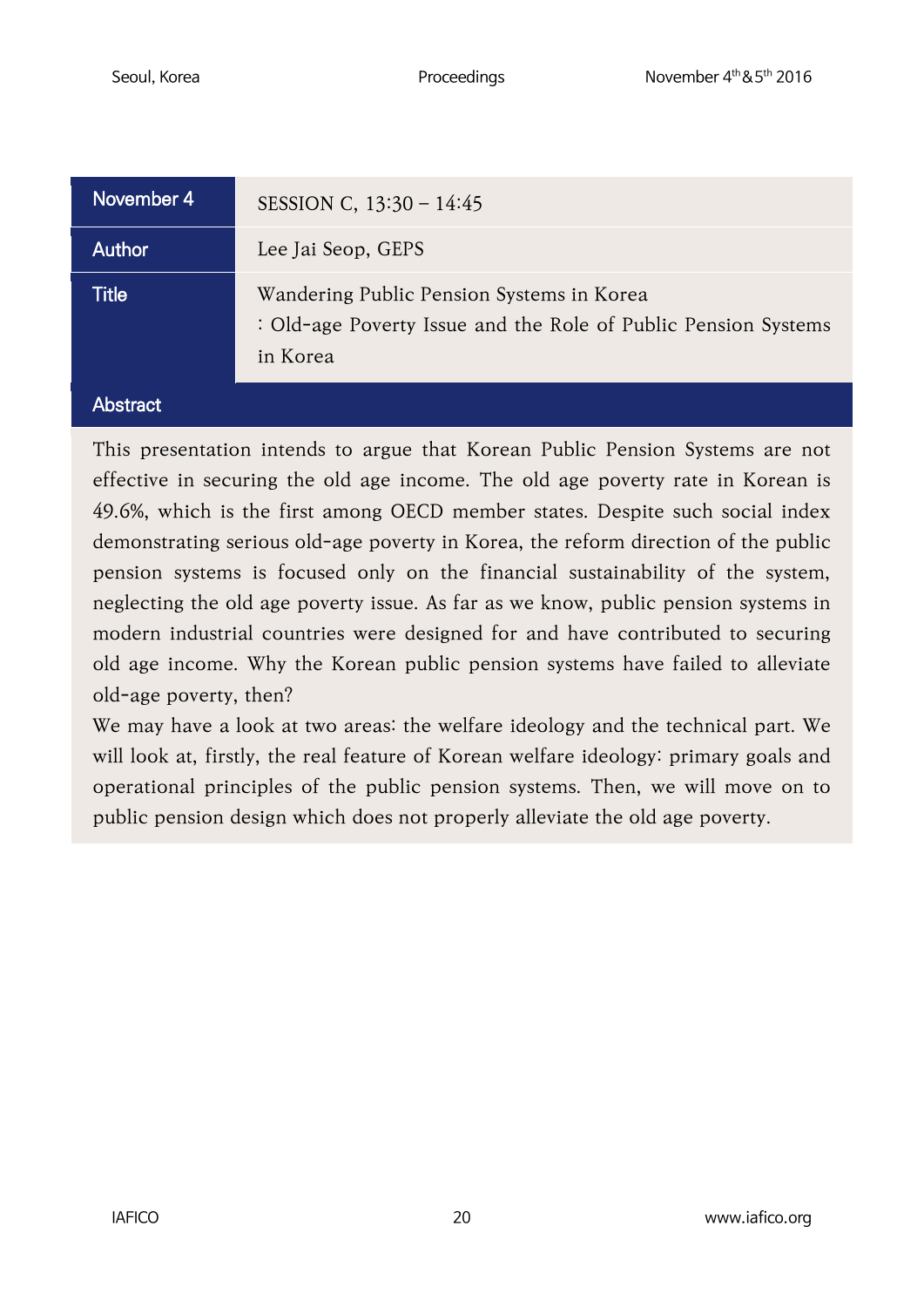| November 4 | SESSION D, 15:00-16:15                                                          |
|------------|---------------------------------------------------------------------------------|
| Author     | Alaa Alaabed, INCEIF                                                            |
| Title      | Better Protection of Financial Consumers – Risk Shifting and<br>Islamic Banking |
| Abstract   |                                                                                 |

In the last five decades, advances in information technology and in financial innovations have made possible the emergence of an immense capacity for banks to switch regimes from risk transfer to risk shifting. The devastating power of this capacity was amply pronounced in the financial crisis of 2007/2008. The fallout of which has intensified calls for a re-examination of current banking model and its risk management (or rather mismanagement). Risk shifting is, axiomatically, absent in an ideal Islamic financial system. The Islamic banking model, thus, provides unique paradigm with risk sharing at its core, potentially fostering financial inclusion and reducing the incidence of bank failures and the size of losses incurred by depositors and tax payers. However, the present formation of Islamic banking has grown out of conventional banking and reverse-engineers many of its techniques and instruments. The main objective of this paper is to empirically investigate risk management in Islamic banks in dual banking systems in member states of the Organization of Islamic Countries (OIC). The two-step dynamic difference GMM is applied to cater for the nature of Islamic banking data, which is characterized by a larger dynamic panel and a smaller timeframe. Findings tend to indicate that Islamic banking, in general, is better suited to the protection of financial consumers (and institutions) through a limiting effect on risk shifting. The effect however is not sufficient to fully nullify the overall riskshifting incentives. The evidence supports strengthening risk sharing and reforming Islamic banking configuration as the way forward.

Keywords: Risk Shifting, Risk Sharing, Islamic Banks, Sustainable Alternative Banking Model, Two-Step Difference GMM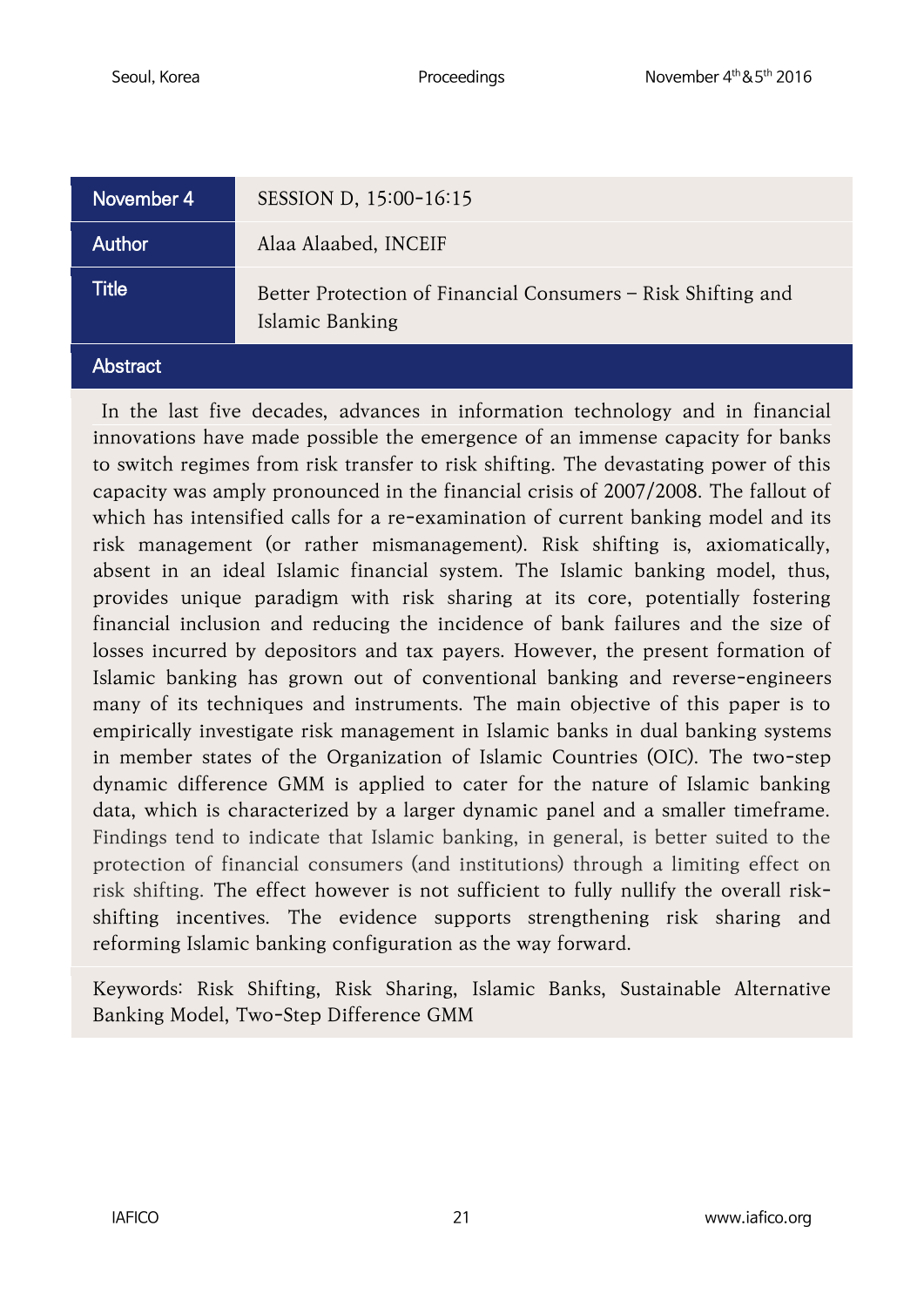| November 4      | SESSION D, 15:00-16:15                         |
|-----------------|------------------------------------------------|
| <b>Author</b>   | Siti Muawanah Lajis, Bank Negara Malaysia      |
| Title           | Risk Sharing Banking: Viability and Resilience |
| <b>Abstract</b> |                                                |

The present Islamic banking model is inherently fragile owing to its unmatched balance sheet which exposes the banks to various risks on daily basis. To mitigate the risks, similar to the conventional banks, Islamic banks operate on risk-transfer mode where risks are transferred to the counterparty or the public. Risk-transfer banking however induces negative behaviors such as excessive risk taking and socially unproductive financial intermediation. This paper proposes risk-sharing based banking model where the balance sheet are matched in terms of maturity, value, risk and materiality. The risk-sharing model is envisaged to provide the opportunity for Islamic banks to completely move away from risk-transfer banking mode. It offers greater stability, firmly anchors banking sector to real economy, has greater resilience to shocks, and capable of reducing financial oppression and predatory lending. As such, this paper undertakes an empirical investigation to illustrate the viability and resilience of risk-sharing model vis-à-vis the risktransfer model. The methodology used is simulation of balance sheet and the results are stress tested.

Keywords: Risk sharing, Risk transfer, Balance sheet, Simulation, Stress test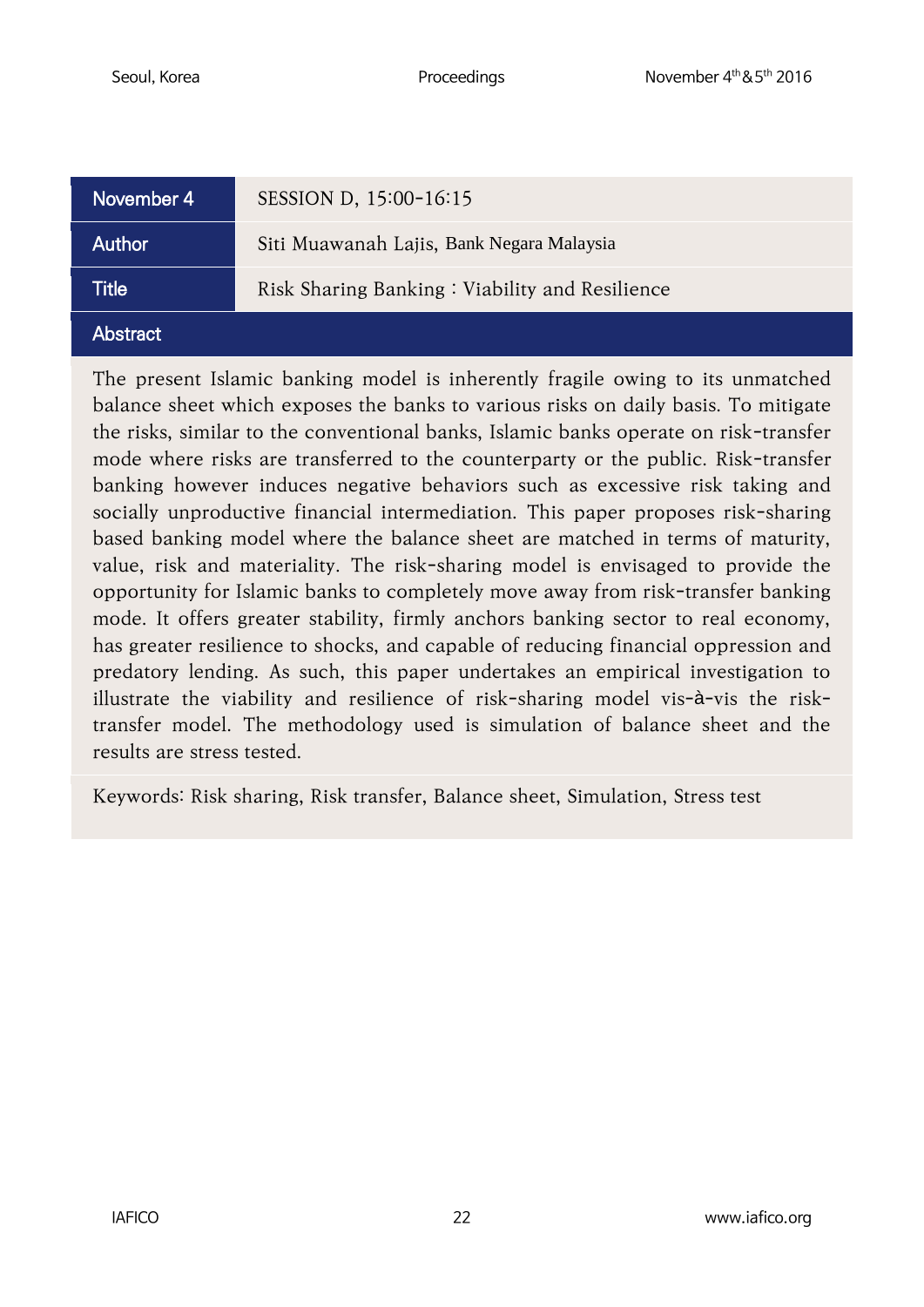| November 5      | SESSION A, 9:30-10:45                 |
|-----------------|---------------------------------------|
| Author          | Mi Soo Choi, Seoul Digital University |
| Title           | NCS Learning Modules in Korea         |
| <b>Abstract</b> |                                       |

The National Competency Standards(NCS) and NCS learning modules are developed as the basic infrastructure for linkage between job, qualification, education and training. NCS is a set of knowledge, skills and attributes required to perform a particular job in industry, which are standardized by the State by industry and competency level. They are not only a job specification but also an HRD guideline for the relevant job area. A learning module is a teaching and learning guidebook designed to allow people to acquire competency units prescribed in NCS through education and training. It describes in detail theoretical knowledge and practical skills to help people learn a specific job. Specifically, Korea have its goal to develop the infrastructure for NCS-based human resources systems as soon as possible, with the development schedule of NCS and NCS learning modules. The NCS learning modules has its goals to boost effective utilization of the NCS units in the fields of education and training. It means that the concept of NCS learning modules is subject to the utilization of NCS units. Therefore, the NCS learning modules should be developed and conceptualized based upon the its linkage between education and qualifications.

Keywords : National Competency Standards, NCS, Learning Modules, Job,

Qualification, Education and Training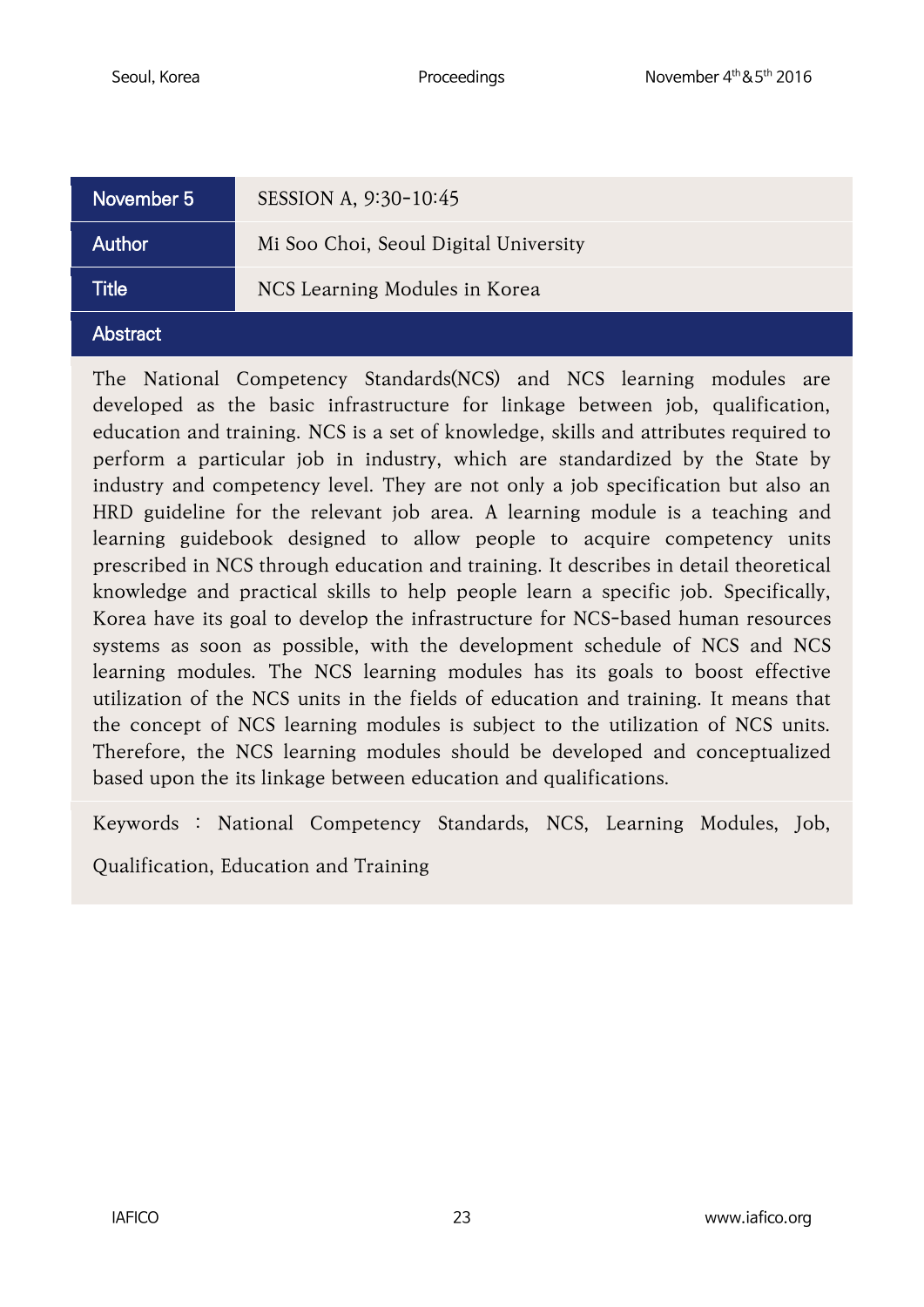| November 5    | SESSION A, 9:30-10:45                      |
|---------------|--------------------------------------------|
| <b>Author</b> | Tai Young Kim, SungKyunKwan University GSB |
| Title         | Creating Shared Value(CSV) in Korea        |
| Abstract      |                                            |

The purpose of this presentation is to illustrate the concept of Creating Shared Value (CSV) with examples of Korean companies in three ways. First, it briefly discusses the differences between CSR (corporate social responsibility) and CSV. Second, it introduces examples of companies that have implemented CSV, especially in Korea. Third, it presents future agendas to help CSV companies achieve their social and economic goals by improving the concept of CSV.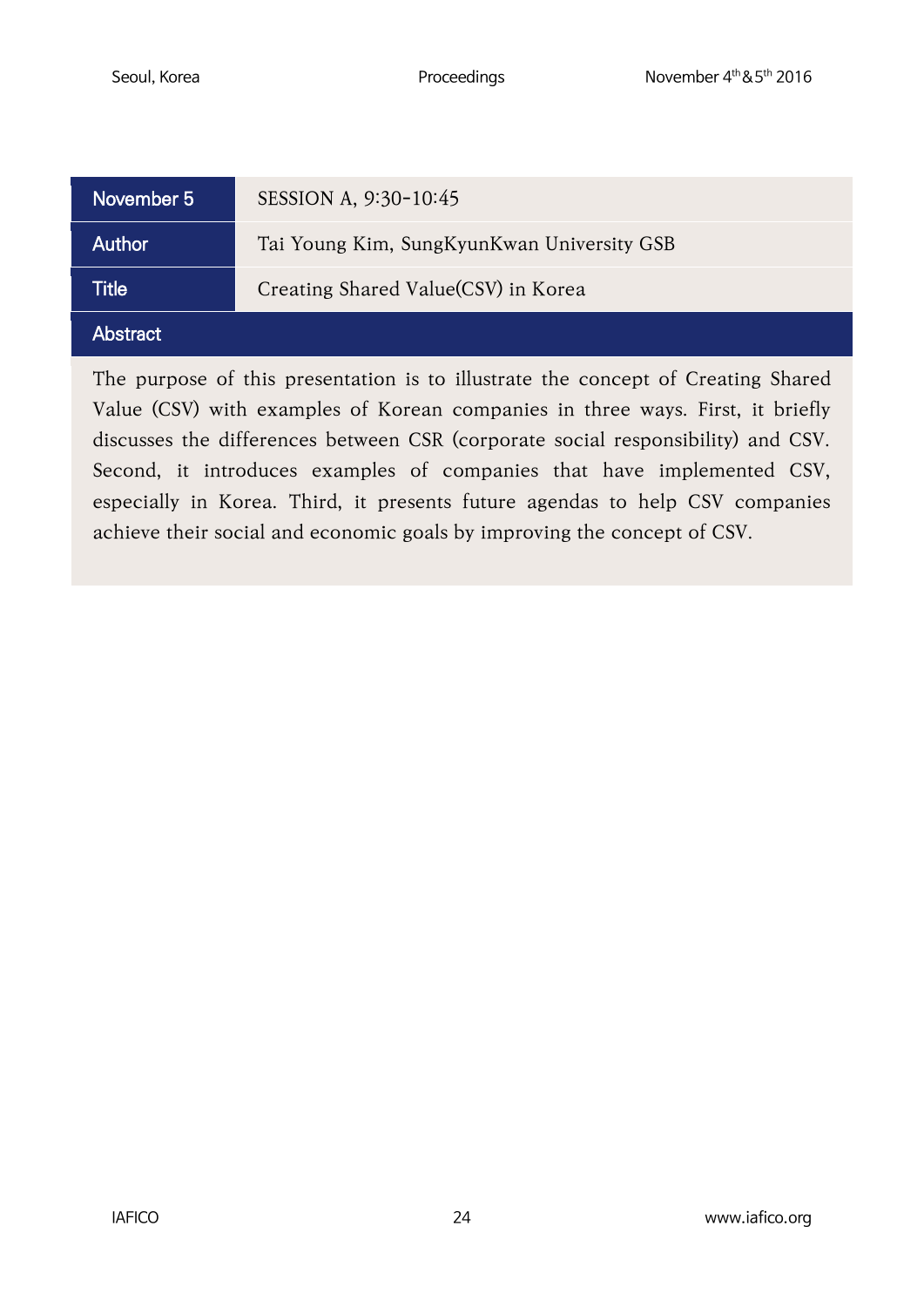| November 5                   | SESSION B, 11:00-12:15                                                                                                          |
|------------------------------|---------------------------------------------------------------------------------------------------------------------------------|
| Presenter                    | Rofikoh Rokhim, University of Indonesia<br>Melia Retno Astrini, University of Indonesia<br>Lulu Lutfia, University of Indonesia |
| <b>Presentation</b><br>Title | insurance for Low Income Indonesian:<br>Micro<br>Current<br>Development and Future Expansion                                    |
| Abstract                     |                                                                                                                                 |

In 2013, Indonesian Financial Service Authority (FSA) has launched Grand Design to support the marketing and implementation of micro insurance across Indonesia. According to the Grand Design, micro insurance is a risk management product that has been designed for low income Indonesians with features that are easy to understand. The number of micro insurance customers in Indonesia reached 22.8 million at the end of 2015 and there are currently 65 companies that sell micro insurance products, according to Financial Service Authority which constantly working to penetrate insurance product to low-income people. Moreover, FSA revealed that 32% of Indonesians (±70 million people) do not have adequate saving or insurance to protect against risk. From these data, it can be inferred that micro insurance market has been growing in Indonesia and there is an untapped market for further expansion. This paper aims to analyze the development of micro insurance in Indonesia. First, an overview of Indonesian micro insurance industry is provided. Furthermore, the current micro insurance policies and implications of those policies for micro insurance providers in Indonesia are also explained. Specifically, this paper highlights both the supply side and demand side in Indonesian micro insurance industry; including overview of micro insurance providers, micro insurance products that is offered to Indonesian low-income earners, analysis of potential target market, types of product in demand, and problems, obstacles, also opportunities in micro insurance industry. Some of the micro insurance's market strategies, including key success factors as well as its distribution channel are also investigated. Finally, the future of Indonesia micro insurance along with some recommendation is discussed in depth at the end of this paper.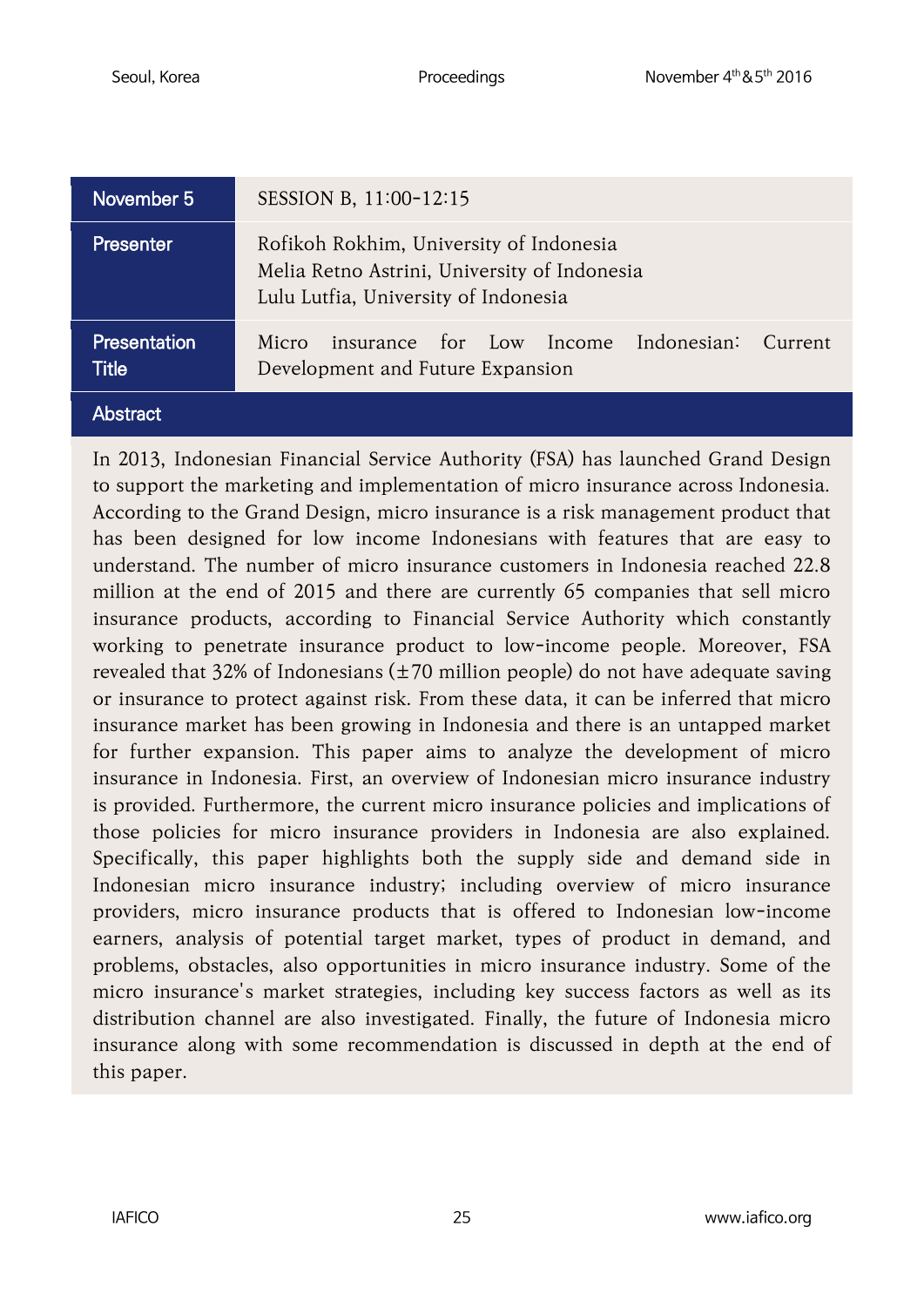| November 5'   | SESSION B, 11:00-12:15                                                                    |
|---------------|-------------------------------------------------------------------------------------------|
| <b>Author</b> | MZ Mamun, University of Dhaka                                                             |
| Title         | Financial Cooperation and Development for the Emerging<br>Economy: Bangladesh Perspective |
| Abstract      |                                                                                           |

Investors over the years have seen Bangladesh as a country nestled between India and Myanmar in South Asia– a country filled with hopes and dreams of 160 mn people (8th largest country in terms of population) and spanning 147,540 sq. kilometers. Geological placement aside, Bangladesh has surfaced as one of the most prominent, lucrative investment frontiers in the world. Despite its fair share of myriad challenges, the country has shown remarkable resilience to register a steady economic growth of  $\rangle$  6% in the last decade, an accomplishment to take pride in. This significant growth has resulted in a massive change in the composition of the country's workforce today, as is evidenced by the rise of consumerism.

Compared to the other BRIC countries as well as other emerging economies, Bangladesh has shown a promising position which acts as a solid stepping stone for the investors who are looking for the next best alternative. Projections made by the IMF for 2013-2018 show Bangladesh with a GDP growth of 6.6%, which is just behind China and Nigeria in the estimates.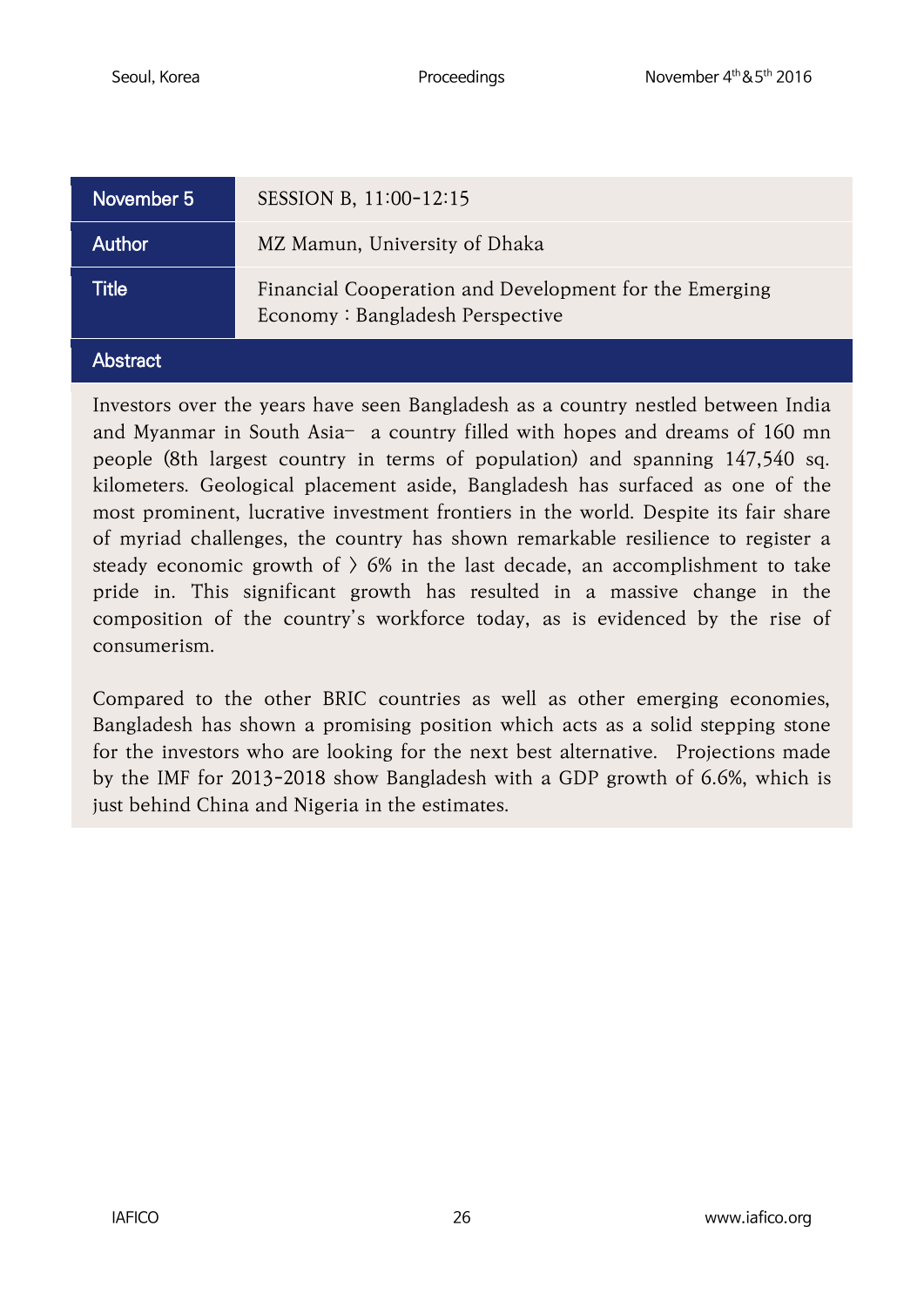| November 5      | TRACK I, SESSION C, 13:15-14:30                                                                                       |
|-----------------|-----------------------------------------------------------------------------------------------------------------------|
| <b>Author</b>   | Jeanette Angeline B. Madamba, University of the Philippines<br>Arnie-Gil DLR. Hordejan, University of the Philippines |
| Title           | Perspectives in Development Finance and ODA in the<br>Philippines                                                     |
| <b>Abstract</b> |                                                                                                                       |

The vital role of ODA in capacitating developing countries to address development challenges has been evident in past successes but may have also been a source of corruption and misuse by errant recipients. This paper reviews development finance and ODA in the Philippines amidst current trends and historical flows. The Philippines has been on a growth streak the past five years, outpacing its East Asian neighbors, growing by 6.9% in the first six months of 2016. Its history in receiving ODA is traced back to its past and current relationships with countries which have established economic ties with it like Japan, the United States and Spain among others. Findings revealed that global ODA has been on an uptrend. Moreover, the trends in Philippine ODA and other overseas capital flows also appear to mimic what is happening in the world economy with downward ODA trends evident during international financial shocks and distinct as well during presidencies marked by corruption. Other findings are as follows: a) The type of development capital flows as well as the extent of such flows over the Philippines' history of receiving ODA depend on the thrusts and development policies of the incumbent administration; b) Total ODA vs. total ODA commitments exhibited a converging trend with the public sector as the main ODA channel; c) Bilateral ODA commitments surged in 2012 with Japan emerging as the top donor since 2007.On the other hand, the EU was the Philippines' major multilateral ODA donor; d) In terms of total aggregate ODA, major donor countries included Japan, the U.S., Australia, Korea, Germany, France, Spain, Canada, Norway and the UK; e) The Philippines' ODA portfolio increased by 19 % from USD 12.05 billion in 2013 to USD 14.37 billion in 2014 which appears to be due to the international response in the wake of Typhoon Yolanda (Haiyan) which wrought havoc on Central Philippines in late 2013; f) JICA, the World Bank and ADB were the top ODA loans providers while Australia, USA and the UN System were the biggest providers of ODA grants; g) In both years (2013 and 2014), the infrastructure sector cornered the largest share of ODA loans (comprising 59% in 2013 and 39% in 2014) while the social reform and community sector was the main recipient of ODA grants (accounting for 51.8% in 2013 and 37% in 2014). The future and sustainability of Philippine ODA remains to be seen under the new administration given its divergent and at times confusing views on foreign policy.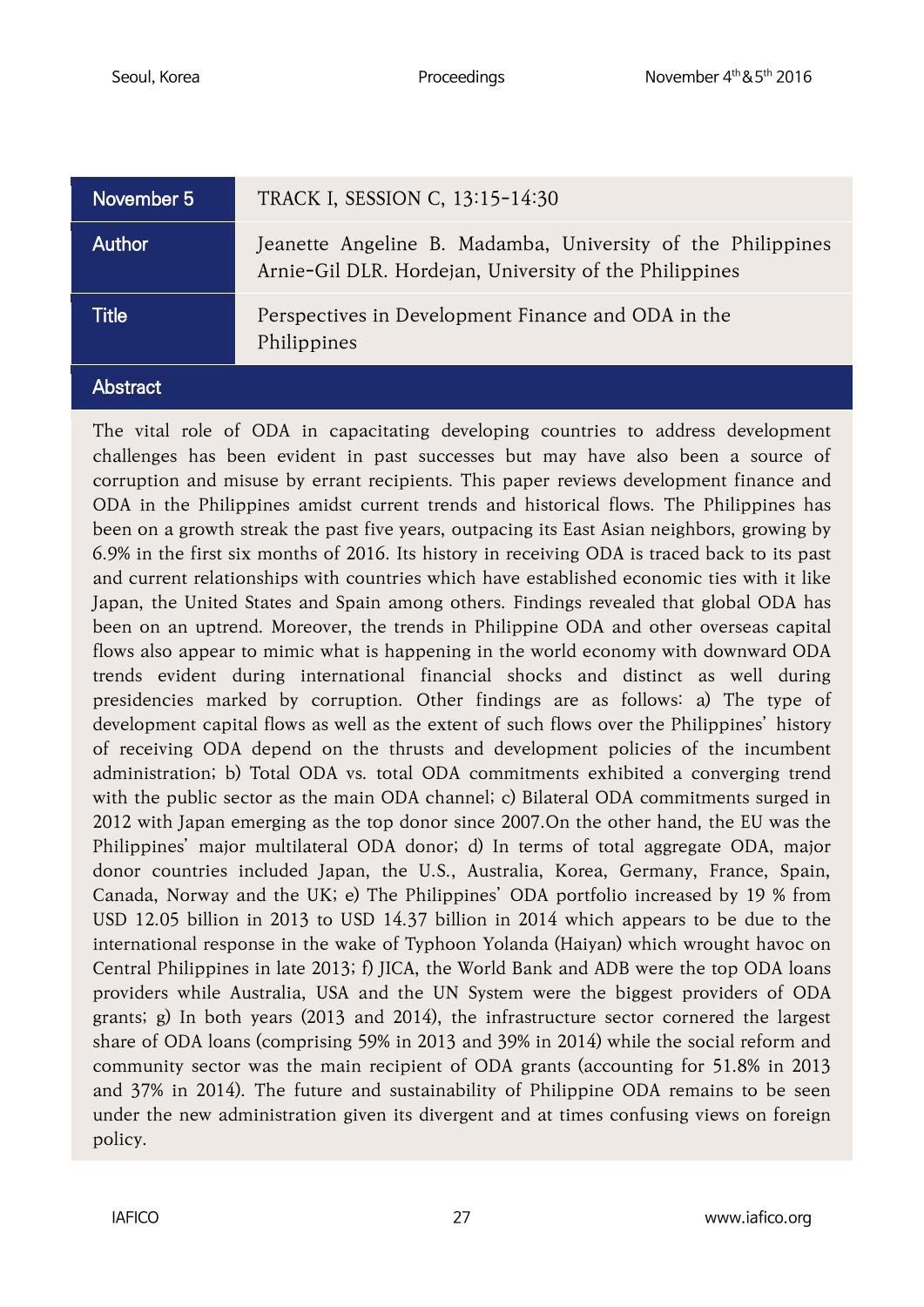| November 5    | TRACK I, SESSION C, 13:15-14:30                             |
|---------------|-------------------------------------------------------------|
| <b>Author</b> | Chan Hee Lee, SungKyunKwan University                       |
| Title         | Determinants of the Purchase of Accident Insurance products |
| Abstract      |                                                             |

This study analyzed the causal relationship among factors that influence the purchase intension for accident insurance product. For this purpose, structural equation modeling based on the survey data(N=519) was conducted to analyze psychological factors, financial factors, and media exposure comprehensively.

According to empirical results of the structural equation, in the case of nonsubscribers of accident insurance product, media exposure, optimistic bias, and accident probability influenced the purchase intension for accident insurance product fully mediated by fear and worry about accident. Trust in insurers and government directly influenced the purchase intension for accident insurance product. In the case of subscribers of accident insurance product, trust in insurers and financial literacy directly influenced the purchase intension for accident insurance product.

Accident-related emotional side is expected to help in marketing activities that target potential customers signing accident insurance product. In addition, trust in insurers has an impact on new and additional subscriptions that represent critical efforts to improve trust in insurers.

Keywords: Structural Equation Model(SEM), Accident Insurance Product, Media Exposure, Optimistic Bias, Accident Probability, Trust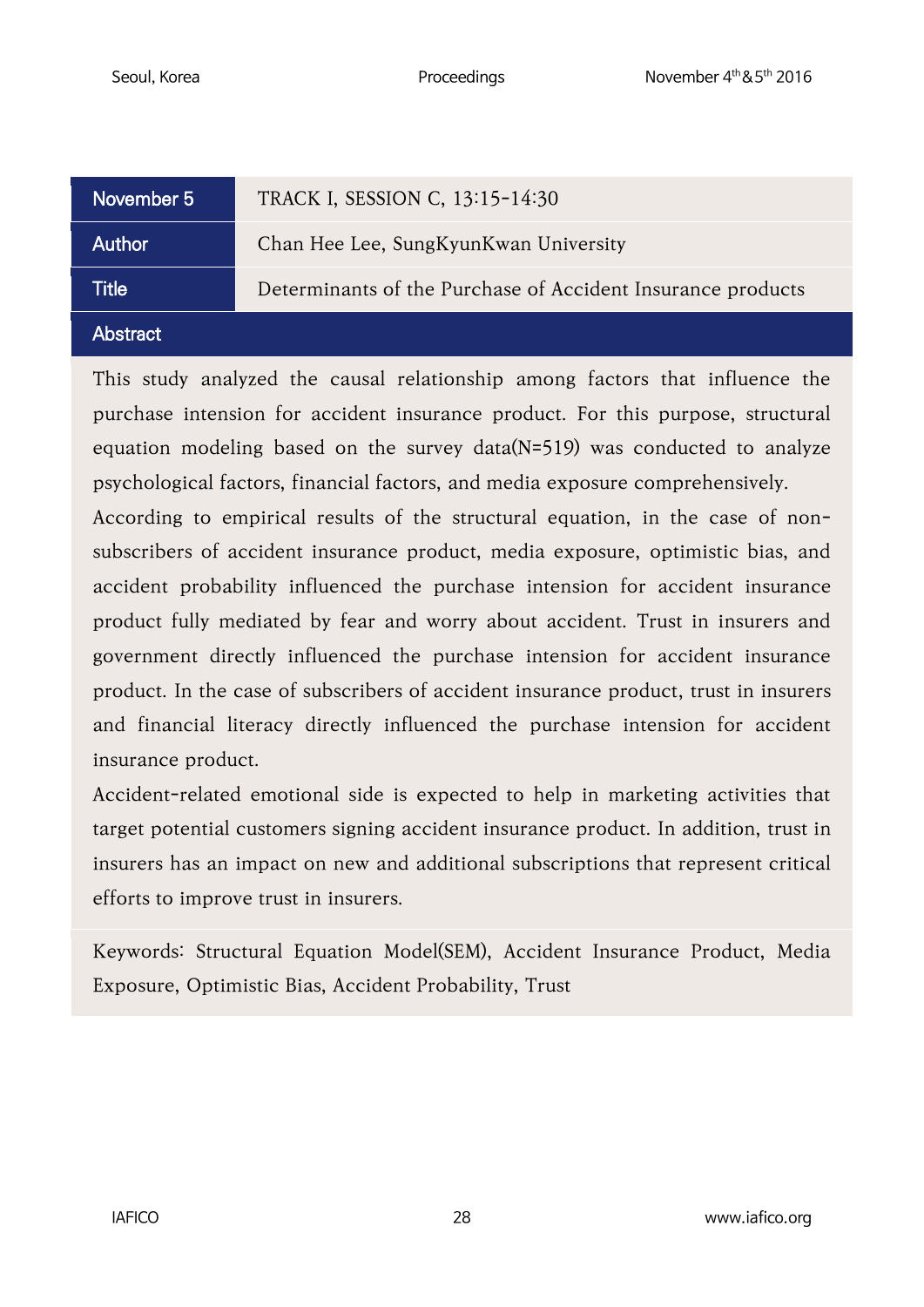| November 5'     | TRACK I, SESSION D, 14:45-16:00                                         |
|-----------------|-------------------------------------------------------------------------|
| Author          | Jin Soo Lee, KDI School of Public Policy and Management                 |
| Title           | Evolution and Current Structure of Housing Guarantee System in<br>Korea |
| <b>Abstract</b> |                                                                         |

Construction companies generally sell new houses including apartments before they are complete in Korea. This pre-sale of housing system has been widely used for construction financing of new homes since 1984. Under the system, home buyers usually pay the initial contract fees and final payments with their own money and borrow money from lenders in groups for middle payments for new homes that are still under construction. Middle money accounts for a large portion of housing price.

Although the system may promote the construction of new houses when construction companies have limited resources, home buyers are exposed to risk that construction companies may not be able to complete the housing construction and thus fail to deliver new homes to home buyers. In order to protect home buyers from such risk, Korea Housing & Urban Guarantee Corporation (HUG), a state-run institution, provides housing completion guarantee to construction companies. In this guarantee, HUG will complete the construction and deliver new homes or refund housing payment to buyers when construction companies are not able to complete the construction. HUG is the only institution in Korea, which provides such guarantee service.

Recently, there is a debate on whether private insurance companies also should be allowed to provide housing completion guarantee to construction companies. The main argument for the participation of private insurance companies in this market is that the competition between HUG and private insurance companies may lower the insurance premium paid by construction companies and thus will lead to lower housing price for home buyers. However, if private companies are in default and cannot fulfill their obligations from housing completion guarantee, government may be obliged to intervene. Otherwise, many home buyers will lose their fortune and the pre-sale of housing system may collapse. If government should intervene when private insurance companies fail in housing completion guarantee, the joining of private insurance companies in this market may result in a representative case of privatizing profits and socializing costs. Thus, the current system may need to be maintained as long as pre-sale of housing system is widely used for construction financing of new homes.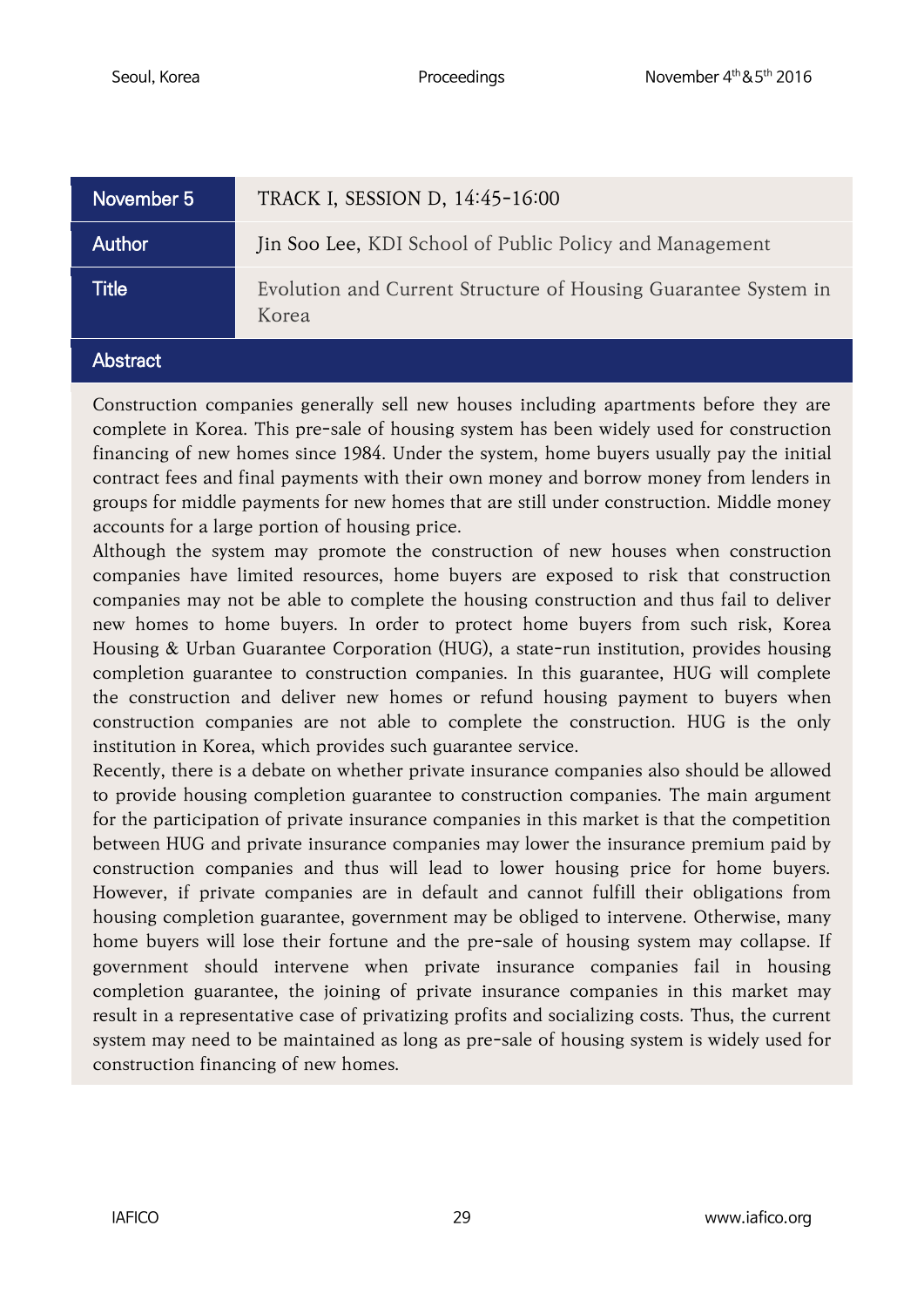| November 5 | TRACK I, SESSION D, 14:45-16:00                                                     |
|------------|-------------------------------------------------------------------------------------|
| Author     | Seung Ryul Ma, HUG                                                                  |
| Title      | Reasonable Insurance Premium Structure for Consumers<br>in Reverse Mortgage Program |
| Abstract   |                                                                                     |

This study investigates the insurance premium structure of Korean reverse mortgage program (JTYK). The insurance premium structure of the JTYK was composed of two parts: initial (2% of housing price) and monthly (0.5%/12 of loan balance) following the case of HECM. And there was some modification of it in February 2015 into (1.5%, 0.75%). The reason of this change is known to relieve financial burden of people who cancel the reverse mortgage contracts earlier. However the economic effect on the general policy-holders and guarantor from the change is not clear.

From this perspective, attempts to analyze the relationship between monthly amount of the JTYK and the insurance premium structure were made in this study. And then, by introducing three evaluation criteria: money's worth, residual housing equity and net guarantee loss, the conflict of interest between policyholders and guarantor in accordance of the combination of two insurance premium components was clarified. Also, based on the analysis, we made some evaluation of the change which was made in February 2015.

Keywords: Money's worth, Residual housing equity, Net guarantee loss, The structure of insurance premium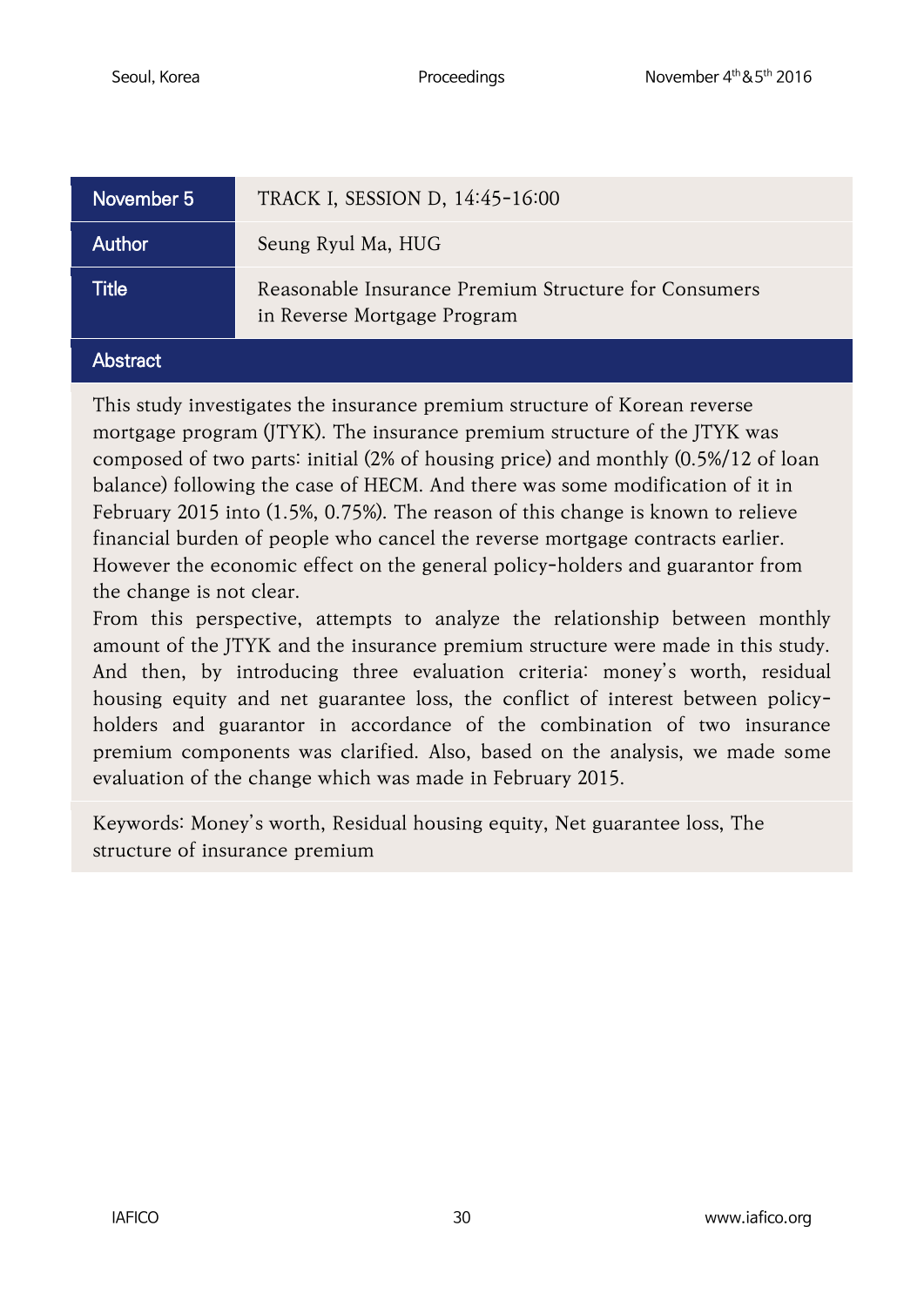| November 5   | TRACK I, SESSION D, 14:45-16:00                                                                                                                                                    |
|--------------|------------------------------------------------------------------------------------------------------------------------------------------------------------------------------------|
| Author       | Young Man Lee, Hansung University<br>Jun Hyung Kim, Myoungji University<br>Hyun Ah Kim, Social Security Information Service<br>Man Cho, KDI School of Public Policy and Management |
| <b>Title</b> | Wealth Composition and Drawdown Patterns of Retirees: A<br>Comparative Study                                                                                                       |
| Abstract     |                                                                                                                                                                                    |

This study aims to pursue a two-fold research objective: first, to examine the wealth composition and its drawdown patterns of the retirement-age households in Korea and, second, to assess policy options to safely monetize real estate assets held by them, the reverse annuity mortgage (RAM) in particular. In so doing, we compare our findings to those from the U.S. as reported by Poterba, Venti, and Weiss (2011). The results indicate that, between the U.S. and Korea, the wealth compositions of the retirees are vastly different in several respects: first, the average share of real estate in Korea is far greater than that in the U.S., over 80 percent vs. 24.7; second, the share of the annuitized public and private pensions is far higher in the U.S. compared to Korea, 44.9 percent vs. 7.7 percent in Korea; third, the share of financial assets is roughly similar, that is, 12.6% in the U.S. and 10.3% in Korea; last but not least, the share of non-residence real estate rapidly rose rapidly between 2006 and 2012 in Korea, quite dramatically for certain consumer cohorts. Hence, the Korea case represents an extreme of 'real estate-richcash-poor' retirees, making it a fertile ground for trading the monetizing instruments such as RAM. Nonetheless, the market penetration by the product is still minimal, the subscription rate of 0.81 percent among all the eligible households as of 2015. To investigate empirically the reasons behind such low subscription rate, we perform a regression analysis on determinants of the propensity for entering the RAM contract; The results show that the bequest motive does reduce the propensity to subscribe the product, and that the two indicators of the consumer knowledge on the product do yield positive and statically significant results. Based on the findings, we stress the need for a heightened level of consumer education on the viewpoint of the protection financial consumers, for which the government, the lending and guaranteeing institutions, as well as academia should put a concerted effort so as to help elderlies make rational decisions.

Keywords: Household wealth composition, reverse annuity mortgage, bequest motive, and protection of financial consumer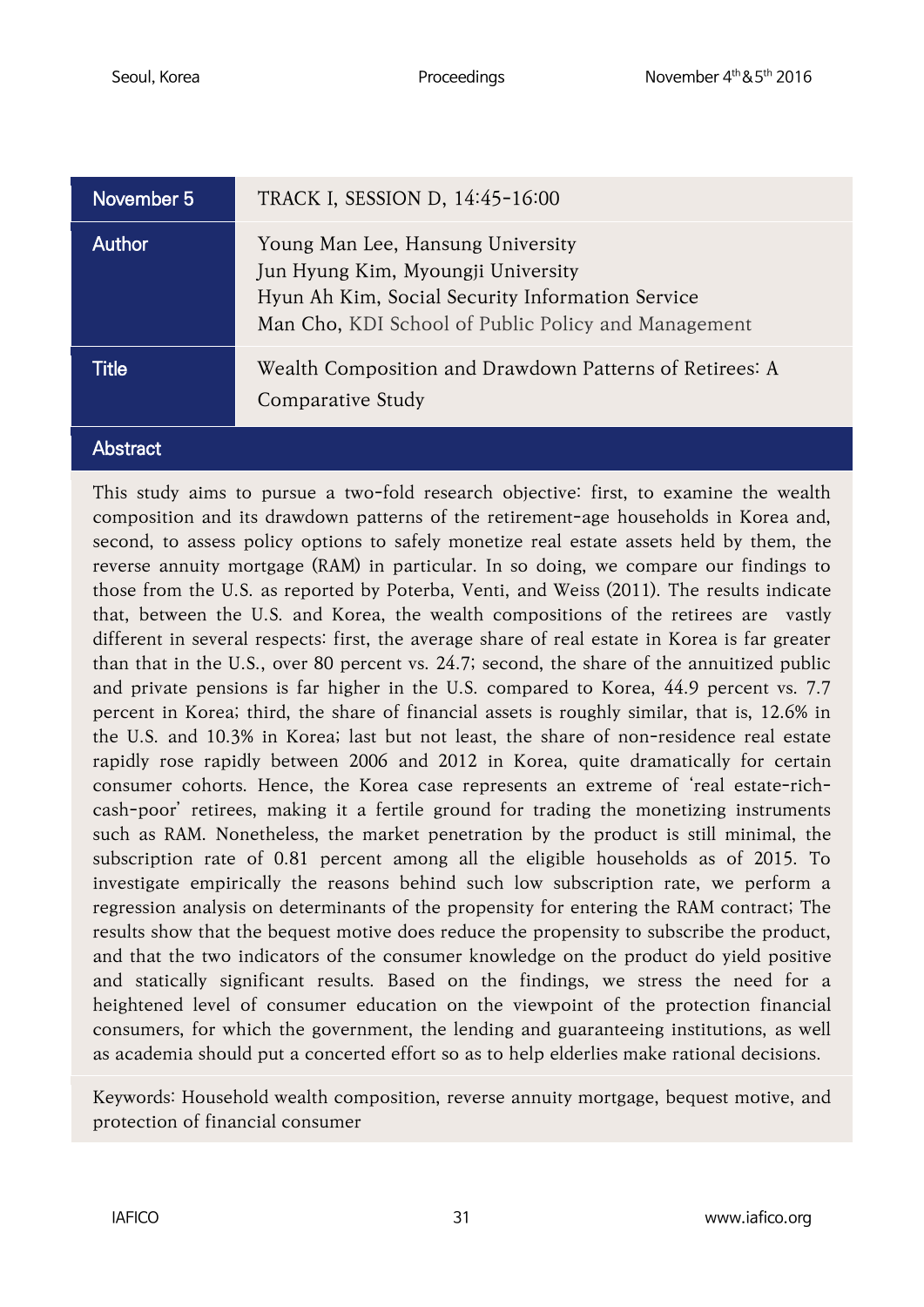| November 5    | TRACK I, SESSION E, 16:15-17:45                                                                           |
|---------------|-----------------------------------------------------------------------------------------------------------|
| <b>Author</b> | Tsai-Jyh Chen, National Chengchi University                                                               |
| <b>Title</b>  | Market Discipline in Life Insurance:<br>Consumers' Reaction to Enterprise Risks of Insurance<br>Companies |
| bstract       |                                                                                                           |

This paper intends to study whether there exists market discipline in life insurance industry in Taiwan. Market discipline implies insurance demand can sensitively responds to the enterprise risk of insurance companies. Since the demand for life insurance in Taiwan grows dramatically in the past decade, it is necessary for the regulators to monitor the solvency of insurers to protect consumers. Recently market discipline is regarded as a new feature of insurance regulation in the European market (Solvency II) as well as in the U.S. (Solvency Modernization Initiative), and will be implemented from 2016 in the EU. The enterprise risks of a firm could be quantitative and qualitative.

Especially insurance is an intangible product and consumer's trust on the insurer is the key to purchase decision. Reputation risk for insurance is emphasized in recent literature. Therefore this paper investigates market disciple with consideration of corporate reputation of insurer in addition to traditional viewpoints on financial soundness and underwriting quality.

Keywords: life insurance, market discipline, financial soundness, underwriting quality, corporate reputation, solvency II.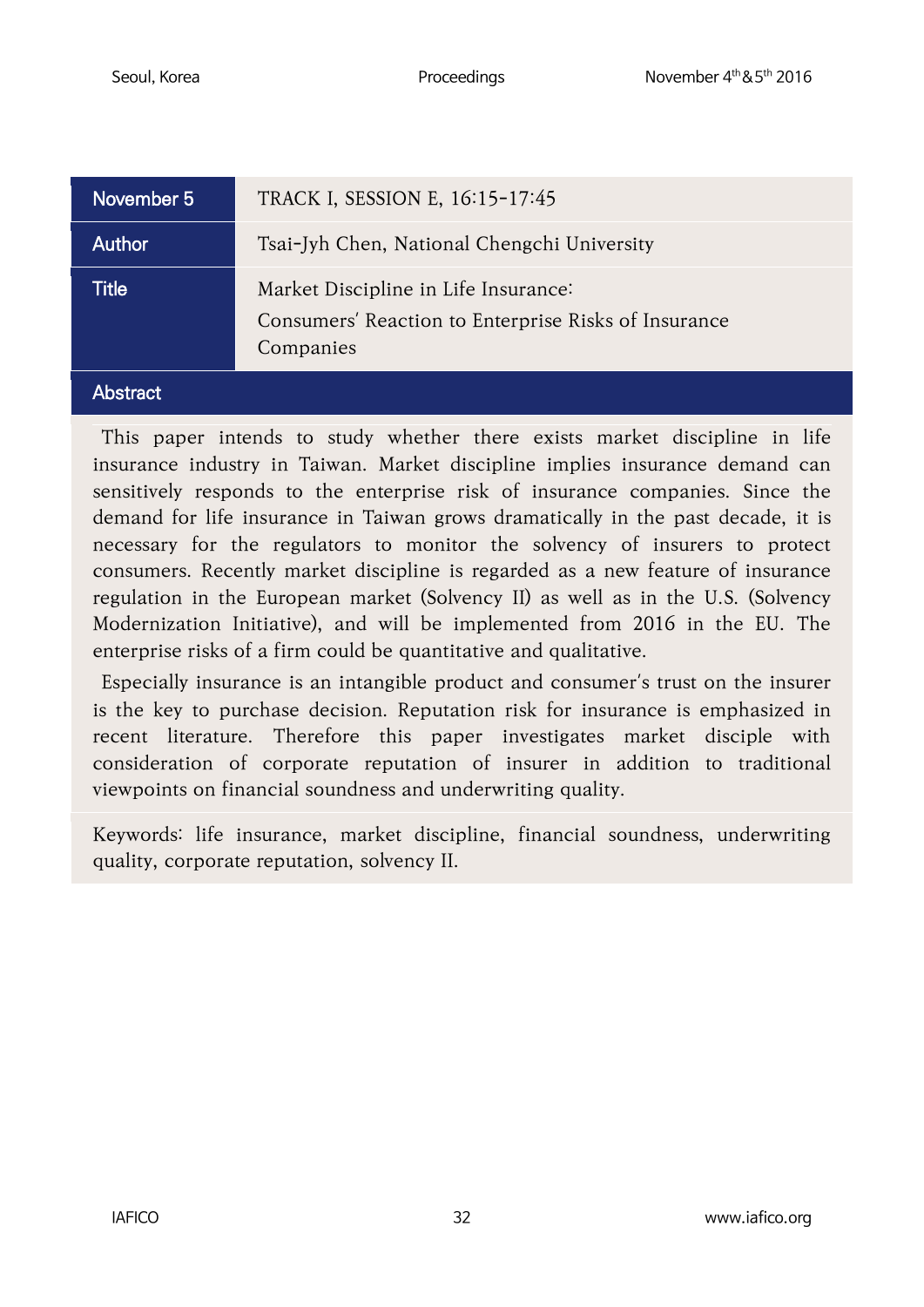| November 5      | TRACK I, SESSION E, 16:15-17:45                                                                                               |
|-----------------|-------------------------------------------------------------------------------------------------------------------------------|
| Author          | Sojung Park, Seoul National University<br>Xiaoying Xie, California State University<br>Pinghai Rui, Seoul National University |
| <b>Title</b>    | The Sensitivity of Reinsurance Demand to Counterparty Risks:<br>Evidence from US Property-Liability Insurance Industry        |
| <b>Abstract</b> |                                                                                                                               |

This article investigates market discipline in the reinsurance market by examining the sensitivity of reinsurance demand to reinsurer counterparty risks for a sample of US propertyliability insurance companies. Using the financial strength rating of reinsurers as a proxy for reinsurance counterparty risk, we find evidence of market discipline that reinsurance demand is sensitive to counterparty risk. Specifically, reinsurance demand reacts negatively to reinsurer rating downgrade, with the reduction being the largest when a "weak" reinsurer gets "weaker," followed by a reinsurer being downgraded below a benchmark rating. The sensitivity is higher for authorized reinsurance than for unauthorized reinsurance. Reinsurance demand sensitivity to counterparty risk is found to be lower for ceding insurers with higher leverage. Ceding insurers with high reinsurer sustainability are less sensitive to the non-critical rating downgrade of reinsurers. In addition, reinsurance demand is found to be less sensitive to reinsurer upgrading than to reinsurer downgrading.

Keywords: counterparty risk, reinsurance demand, financial strength rating, market discipline, property-liability insurance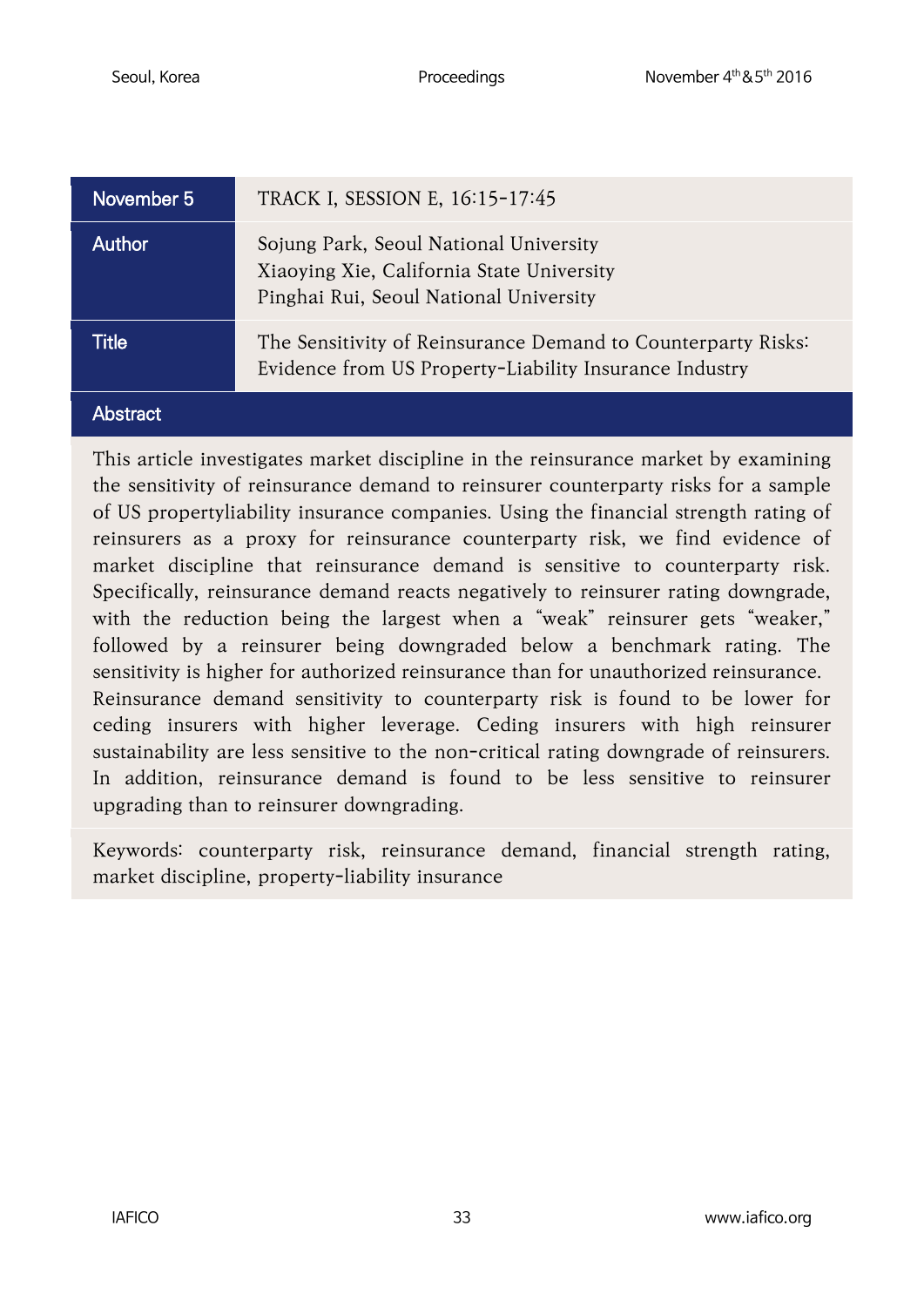| November 5   | TRACK II, SESSION C, 13:15-14:30                                                  |
|--------------|-----------------------------------------------------------------------------------|
| Author       | Hee Jin Park, Korea Workers' Compensation & Welfare Service                       |
| <b>Title</b> | Company Stock in Defined Contribution Plans: Evidence from<br><b>Proxy Voting</b> |

#### **Abstract**

I examine whether firms' decisions to offer company stock in defined contribution (DC) plans are explained by managers' corporate control motives. Using a large sample of proxy voting outcomes, I find that employee ownership in DC plans is significantly and positively associated with the level of voting support for management-sponsored proposals. This suggests that managers encourage employee DC holdings in company stock in order to receive higher voting support in favor of management. The effects of employee ownership on voting outcomes are significantly greater in specific subsamples where employee vote is more important to management.

Keywords: Company Stock, Defined Contribution Plans, Managerial Entrenchment, Proxy Voting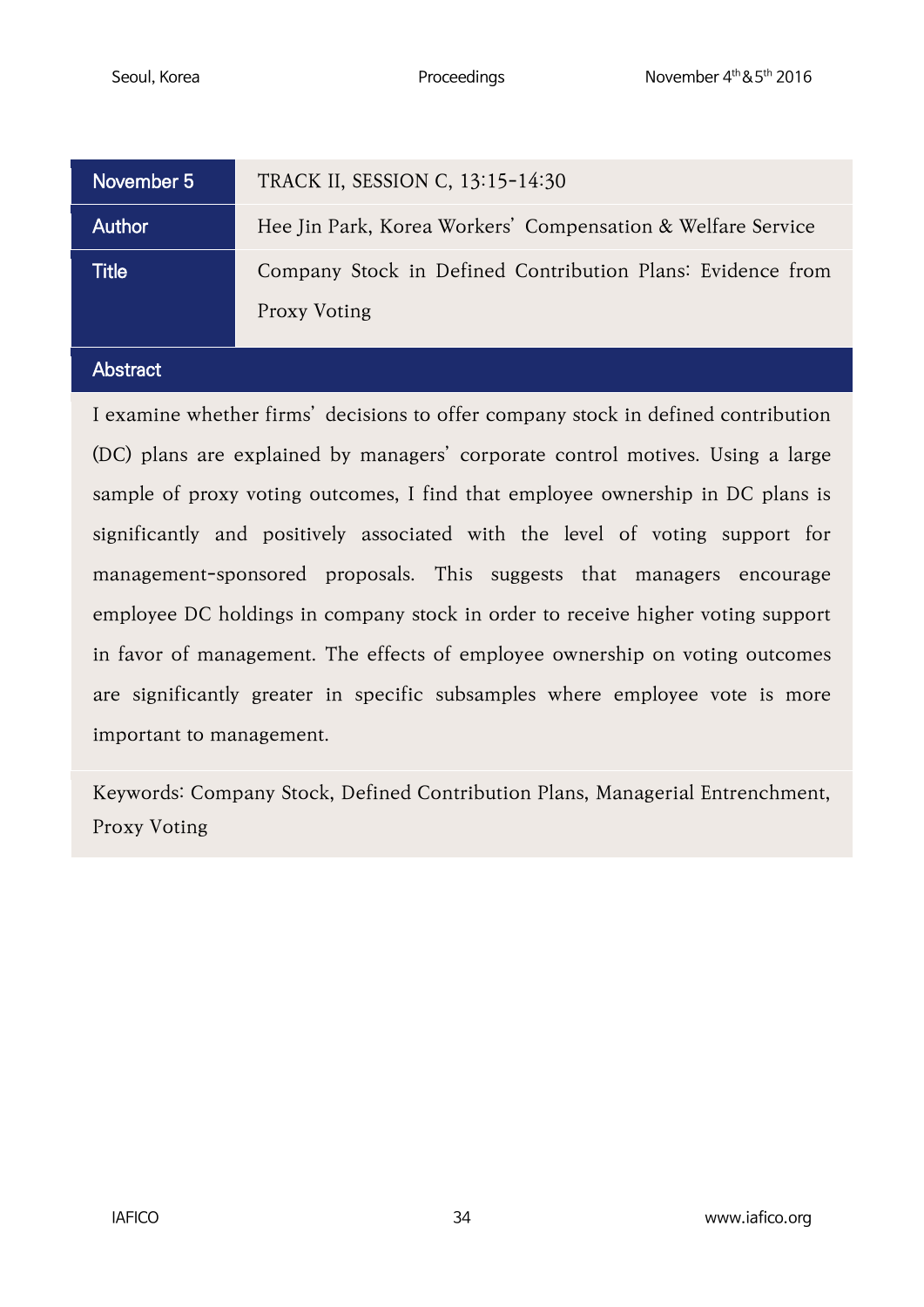| November 5 | TRACK II, SESSION C, 13:15-14:30                                           |
|------------|----------------------------------------------------------------------------|
| Author     | Shin Irina, SungKyunKwan University                                        |
| Title      | Comparison of Financial Literacy between Insurance and<br>Pension in Korea |

#### **Abstract**

I examine whether firms' decisions to offer company stock in defined contribution (DC) plans are explained by managers' corporate control motives. Using a large sample of proxy voting outcomes, I find that employee ownership in DC plans is significantly and positively associated with the level of voting support for management-sponsored proposals. This suggests that managers encourage employee DC holdings in company stock in order to receive higher voting support in favor of management. The effects of employee ownership on voting outcomes are significantly greater in specific subsamples where employee vote is more important to management.

Keywords: Company Stock, Defined Contribution Plans, Managerial Entrenchment, Proxy Voting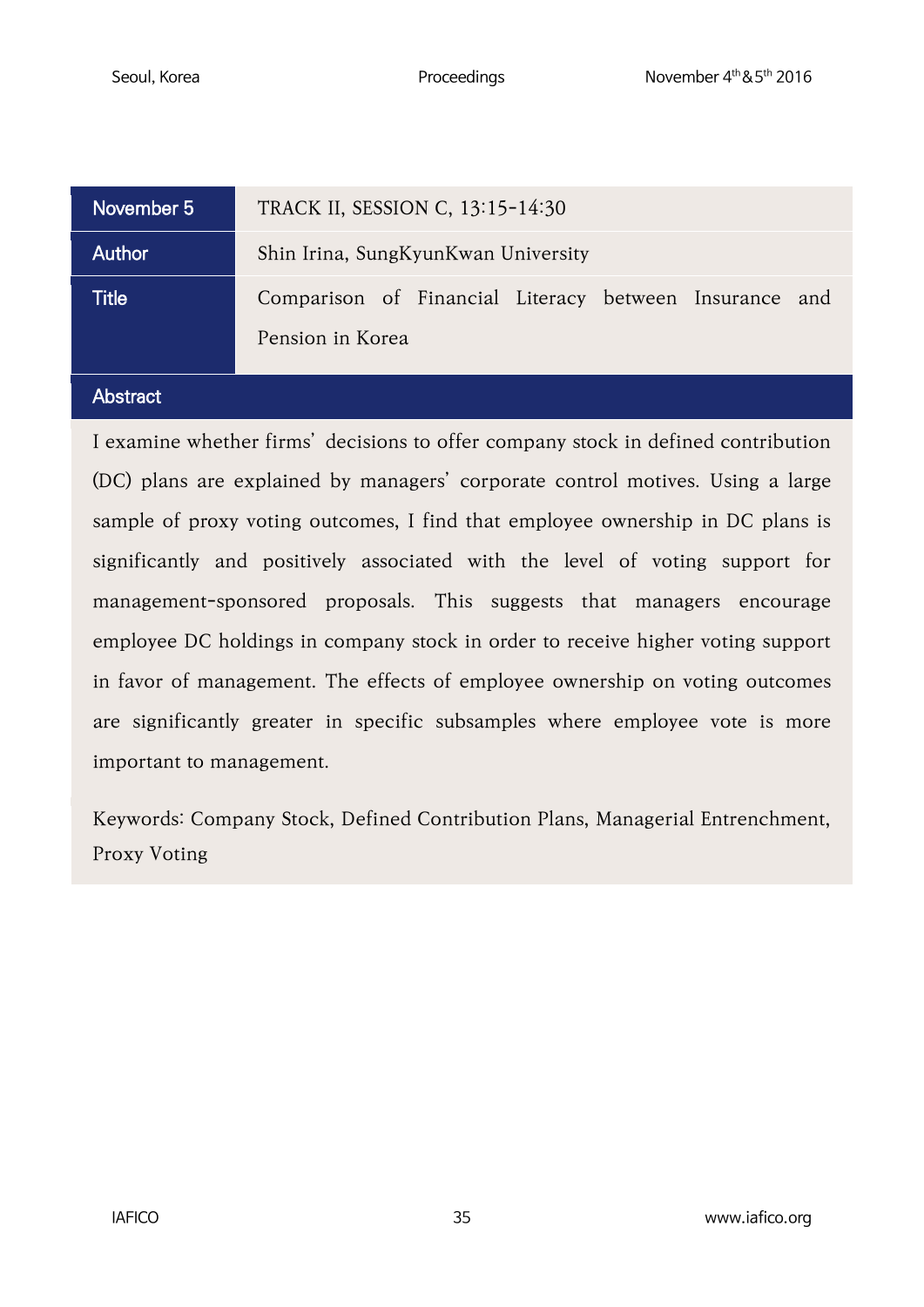| November 5   | TRACK II, SESSION C, 13:15-14:30                                                         |
|--------------|------------------------------------------------------------------------------------------|
| Author       | Son Jeong Hyun, SungKyunKwan University                                                  |
| <b>Title</b> | A Study on Dynamic Transition of Risk Perception: Focusing on<br><b>Pension Consumer</b> |
| bstract      |                                                                                          |

The first objective of this study is to verify the existing studies that show the variances based on the time frame or point of time, on the audience of whether the general public or the experts and on the demographic statistics of the pension customers and pension operators, from the new angle or from the dynamic perspective of the risk perception. The second objective is to verify those existing theories of time discounting, construal level and optimistic biases, from the risk perception that is varying according to the time flow or point of time.

The study result shows that there was no remarkable variance detected from the multipoints of time (based on the different times of pension consumers before using, after using and at the point of choosing the pension service) on the basis of the demographic statistics of gender, age and occupation, which is different from the previous studies based on the single point of time. There was no indication of risk perception variation based on the gender, which is different result from the previous studies based on the single point of time. The previous study shows that female owns greater risk perception than males without exception at the single point of time frame, however, there noticed no gender variance of risk perception at the multi-points of time frame.

Also the study result showed the contrary to what had been found in the previous study that the risk size perception at the single point of time varies according to the variance of the occupation or professions. In other words, it was verified that there is no variance in risk size perception by the professions and occupations at the multiple points of time.

This study result also supports the previous study that argues that there is no consistency in different age groups at the single point of time. This is because the risk perception size by different age groups at the multiple points of time indicates inconsistency. While the result based on all demographic groups except the housewife group at the particular point of time selected showed the variance of risk perception in terms of physical, social and economic aspects, the female group including housewife at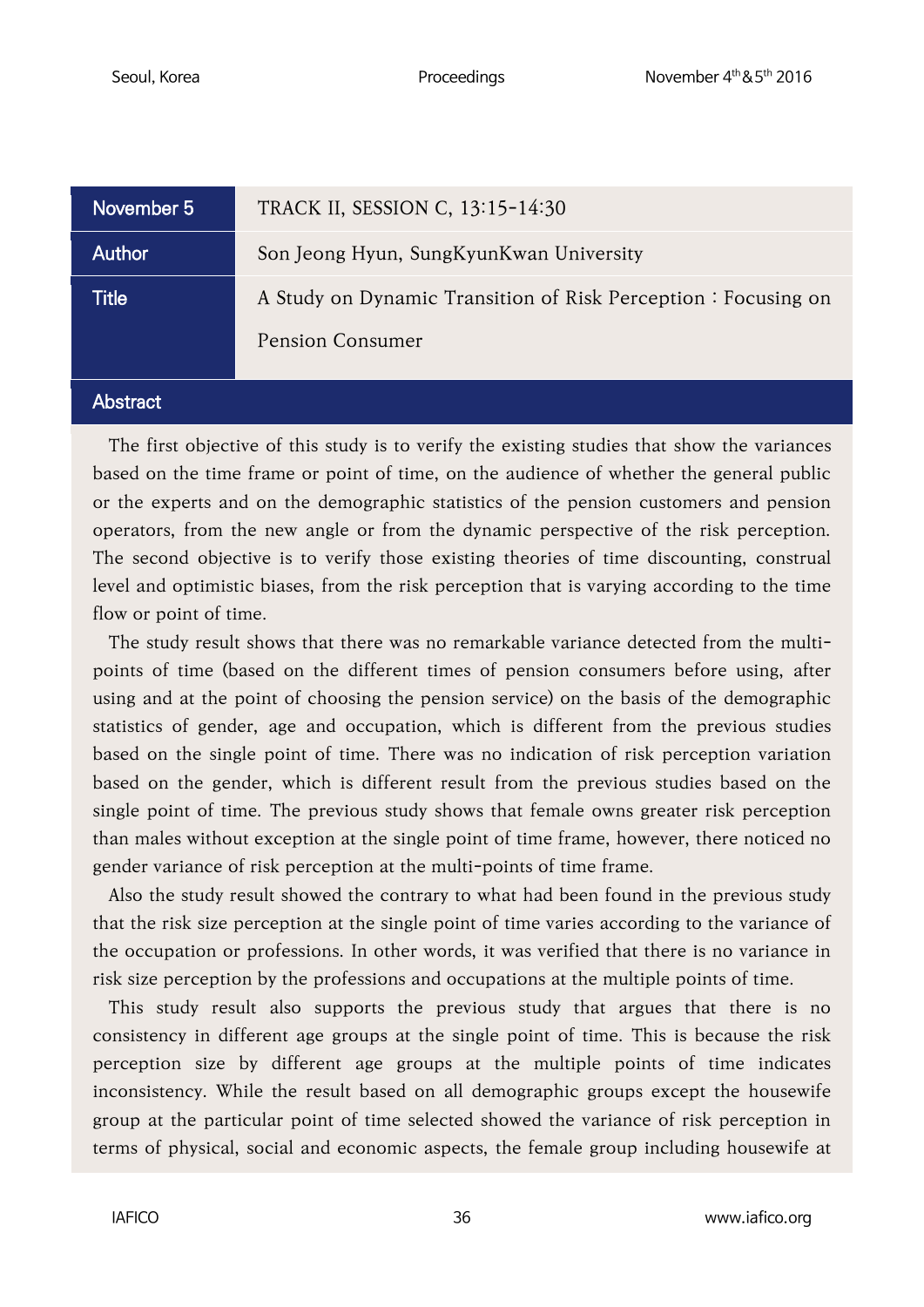the particular point of time selected showed no variance of risk perception except the physical one.

This study result supports the theory of time discounting and the theory of conflict. In the event where both negative value of risk from using pension service and positive value of pleasure from using pension service co-exist, the negative value of risk from using pension service became rapidly reduced. In other words, the study demonstrates that the risk size perception is more reduced before using rather than at the point of using and after using rather than before using the service.

The emotional reliance theory based on the time discounting theory was also supported. In the event where there co-exist the emotional value of pleasure of using the pension service and the cognitive value of risk perception on using pension service, unlike the emotional value, the cognitive value or the risk perception increases even greater in the portion of the furtherance of the point of time of the event. In other words, since the point of time of selecting the pension is further away from the point of time prior to using and post using the service, the cognitive value or the risk perception at the point of time of selecting the pension is greater than other points of time. This result supports those theories of time reduction and emotion reliance.

The theory of construal level was also supported by this study. The theory of construal level was supported because the pension consumers interpret at high level or abstractly at the point of selecting the pension that the further future event of using pension service is dangerous vaguely but at the point of prior to using the pension the consumers interpret at the low level or concretely perceiving the risk that the nearer future of using pension service is less dangerous than expected.

Nevertheless, optimistic biases theory was not supported by this study. The majority of previous study results that pursued to identify the optimistic tendency and its causes have forecasted less likelihood of the negative and dramatic events and experiences like traffic accident, earthquake, crime, depression, unwanted pregnancy and diseases. However, at the point of time of forecasting the future or the point of time selecting the pension, the pension consumers made the negative assessment that the pension service would be dangerous , unlike the optimistic biases theory.

The argument from the previous study that there exists the variance between general public and the experts in terms of the risk size perception was verified and support once again by this study.

Keywords : Risk, Risk perception, Dynamic transition, Time flow, Pension